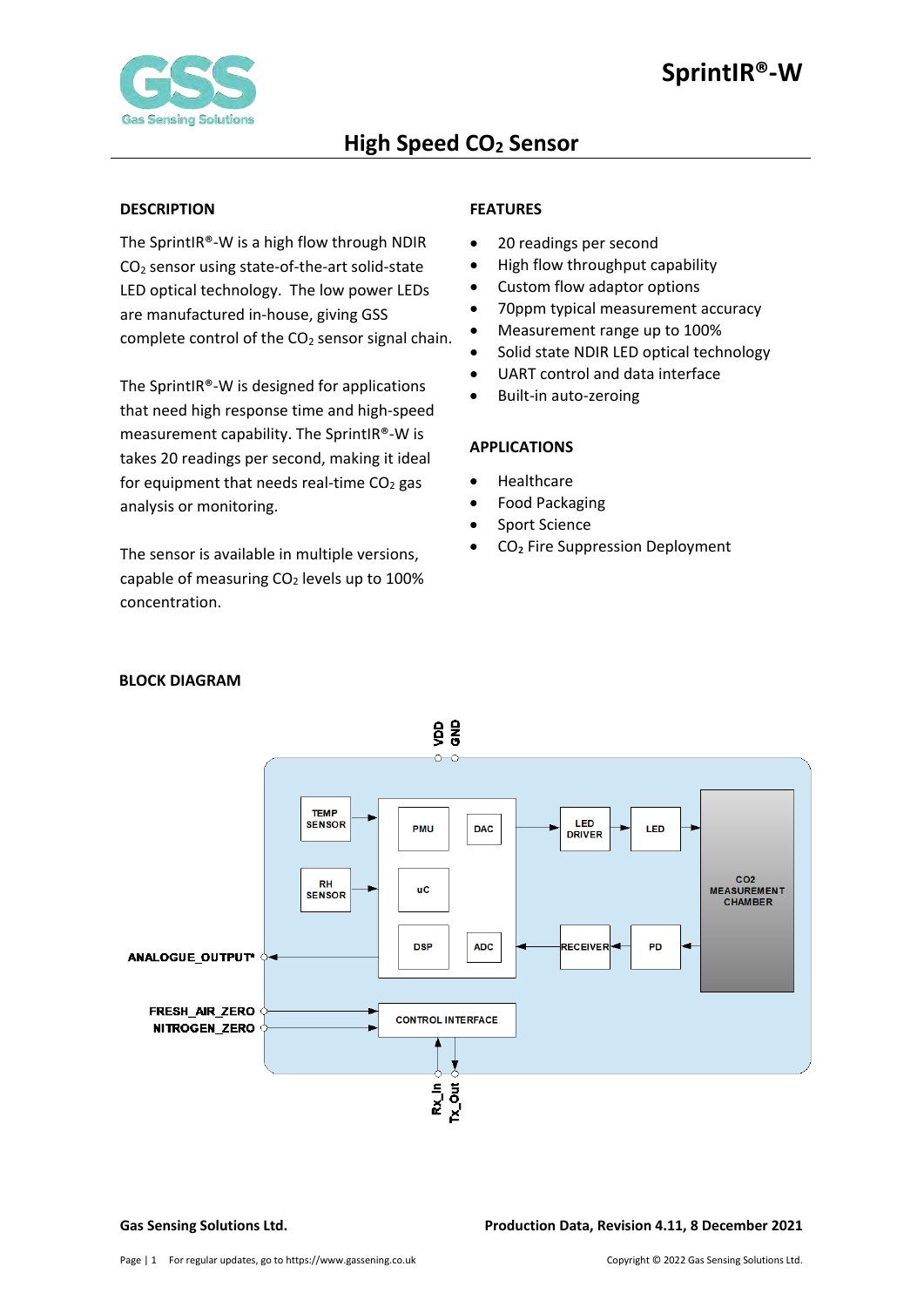

## High Speed CO<sub>2</sub> Sensor

### **TABLE OF CONTENTS**

| CO <sub>2</sub> ANALOGUE OUTPUT PERFORMANCE CHARACTERISTICS - SprintIR®-W Option 9 |  |
|------------------------------------------------------------------------------------|--|
|                                                                                    |  |
|                                                                                    |  |
|                                                                                    |  |
|                                                                                    |  |
|                                                                                    |  |
|                                                                                    |  |
|                                                                                    |  |
|                                                                                    |  |
|                                                                                    |  |
|                                                                                    |  |
|                                                                                    |  |
|                                                                                    |  |
|                                                                                    |  |
|                                                                                    |  |
|                                                                                    |  |
|                                                                                    |  |
|                                                                                    |  |
|                                                                                    |  |
|                                                                                    |  |
|                                                                                    |  |
|                                                                                    |  |
|                                                                                    |  |
|                                                                                    |  |
|                                                                                    |  |
|                                                                                    |  |
|                                                                                    |  |
|                                                                                    |  |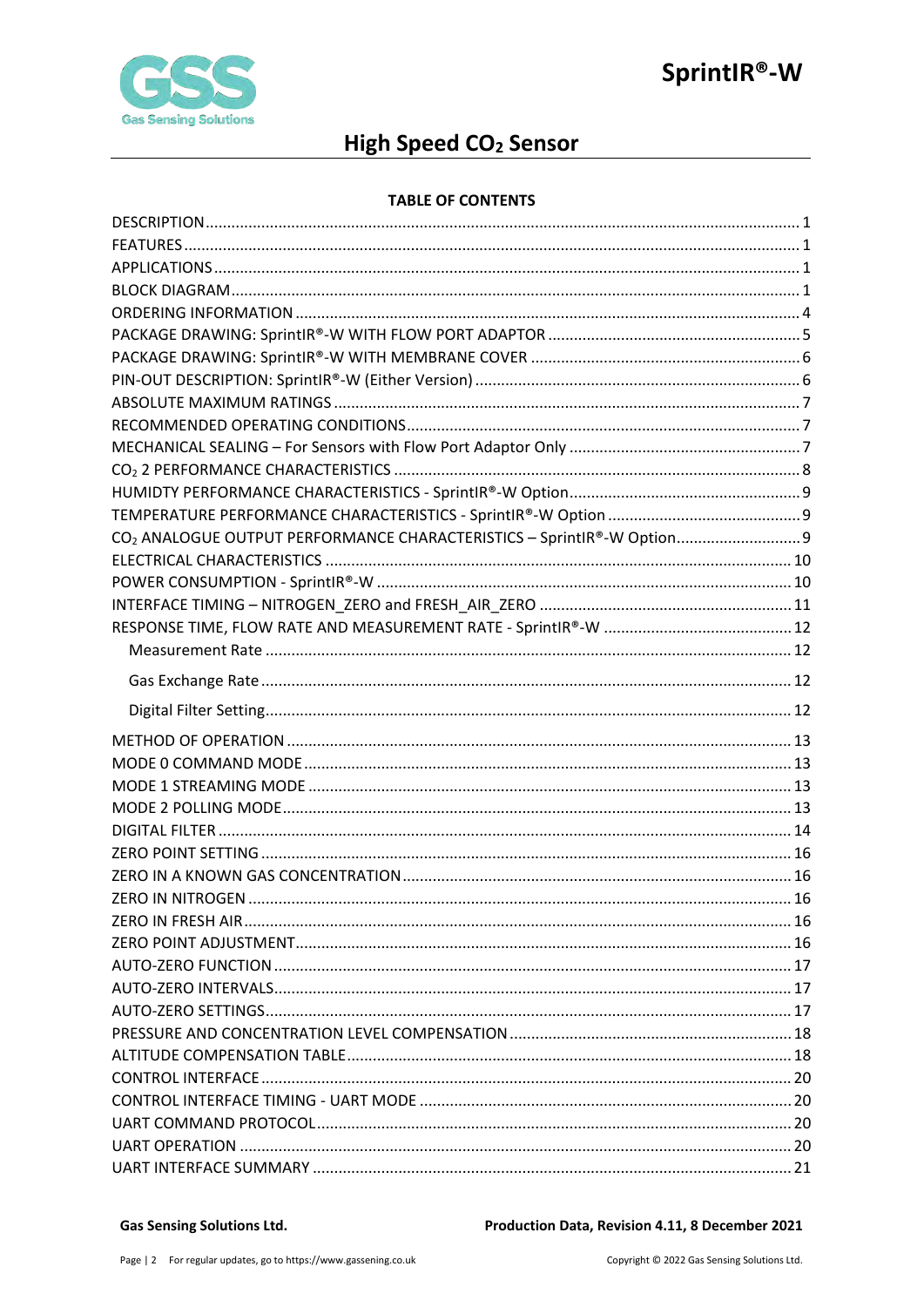

## High Speed CO<sub>2</sub> Sensor

| M COMMAND |
|-----------|
|           |
|           |
|           |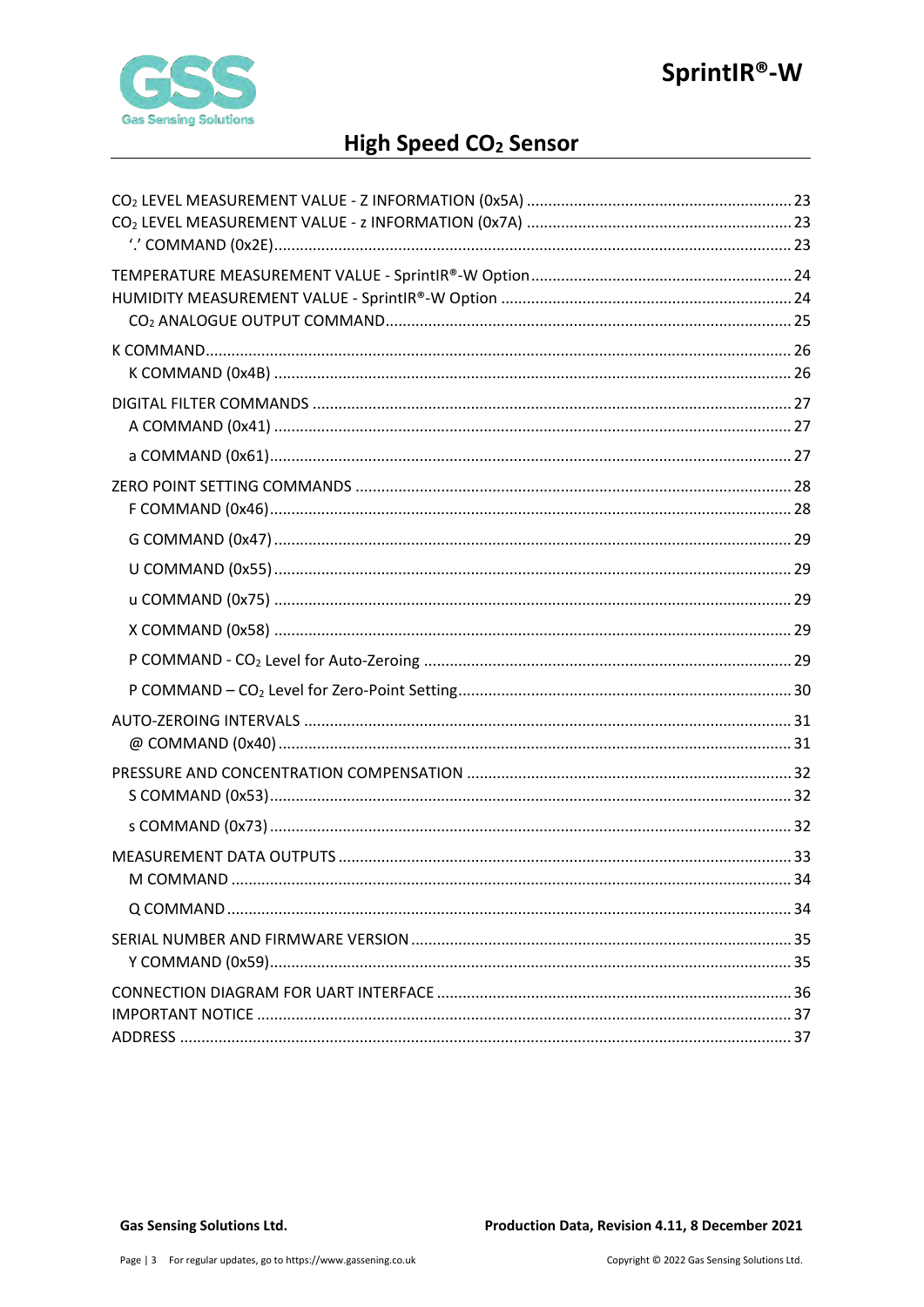

#### <span id="page-3-0"></span>**ORDERING INFORMATION**

## **SPRINTIR-W-X-XXX-X**

|  | X            | <b>Measurement Range</b>       |
|--|--------------|--------------------------------|
|  | 5            | $0 - 5%$                       |
|  | 20           | $0 - 20%$                      |
|  | 60           | 0-60%                          |
|  | 100          | 0-100%                         |
|  | X            | <b>Temperature Range</b>       |
|  | F            | Extended, -25 to 55°C          |
|  | <b>Blank</b> | $0$ to $50^{\circ}$ C          |
|  |              |                                |
|  | X            | <b>Flow Adaptor</b>            |
|  |              |                                |
|  | F            | Included                       |
|  | <b>Blank</b> | Not included                   |
|  | X            | <b>Temperature and RH</b>      |
|  | н            | Included                       |
|  | x            | Not included                   |
|  | X            | CO <sub>2</sub> Voltage Output |
|  | v            | Included                       |

#### **Notes:**

- 1. Sensors are shipped individually
- 2. Custom flow through adaptors are available, contact GSS for options

**See separate data sheet for SprintIR®-W evaluation kit options.**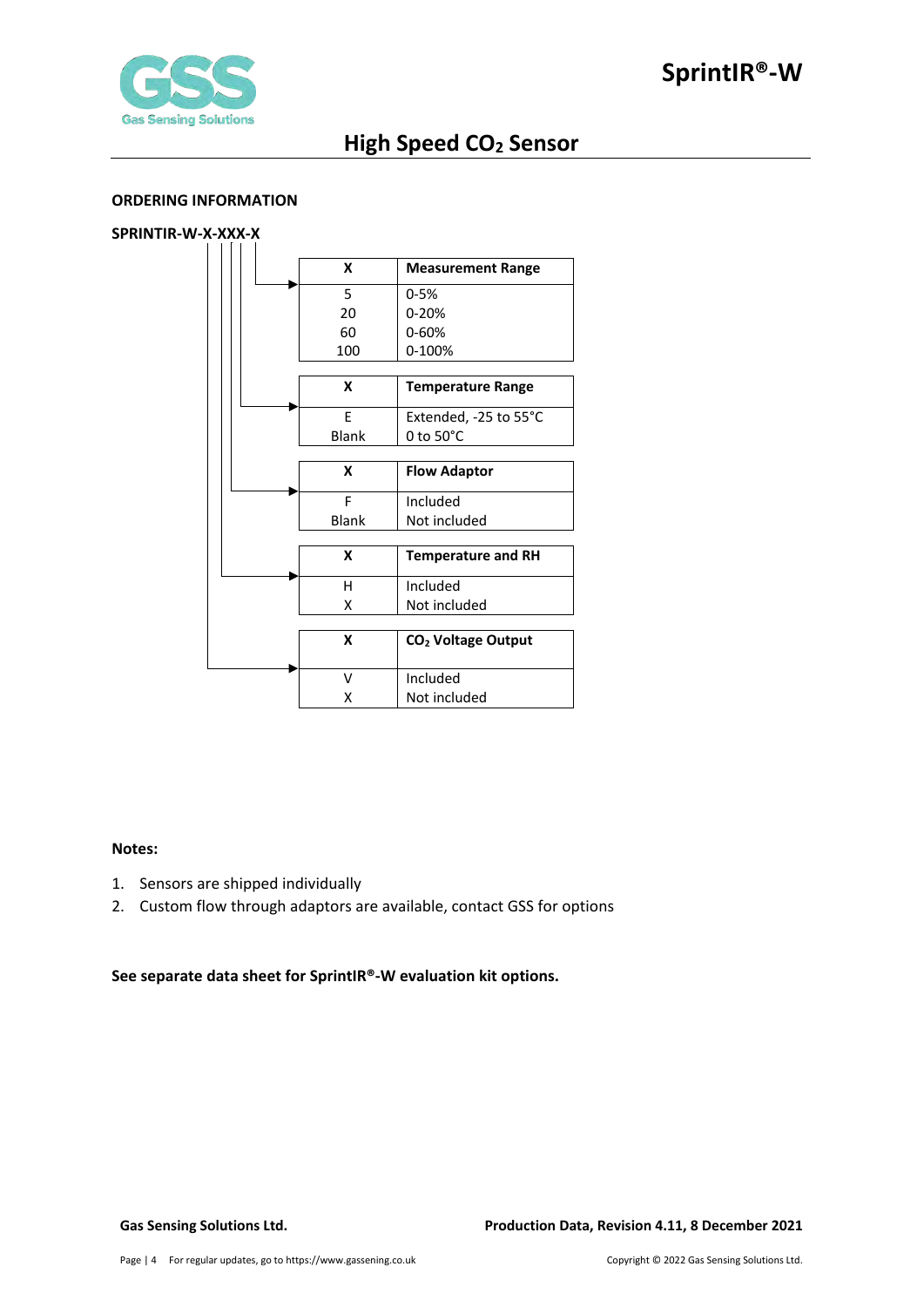

#### <span id="page-4-0"></span>**PACKAGE DRAWING: SprintIR®-W WITH FLOW PORT ADAPTOR**











**Top View**

**Weight = ~7g** 

**Gas Sensing Solutions Ltd. Production Data, Revision 4.11, 8 December 2021**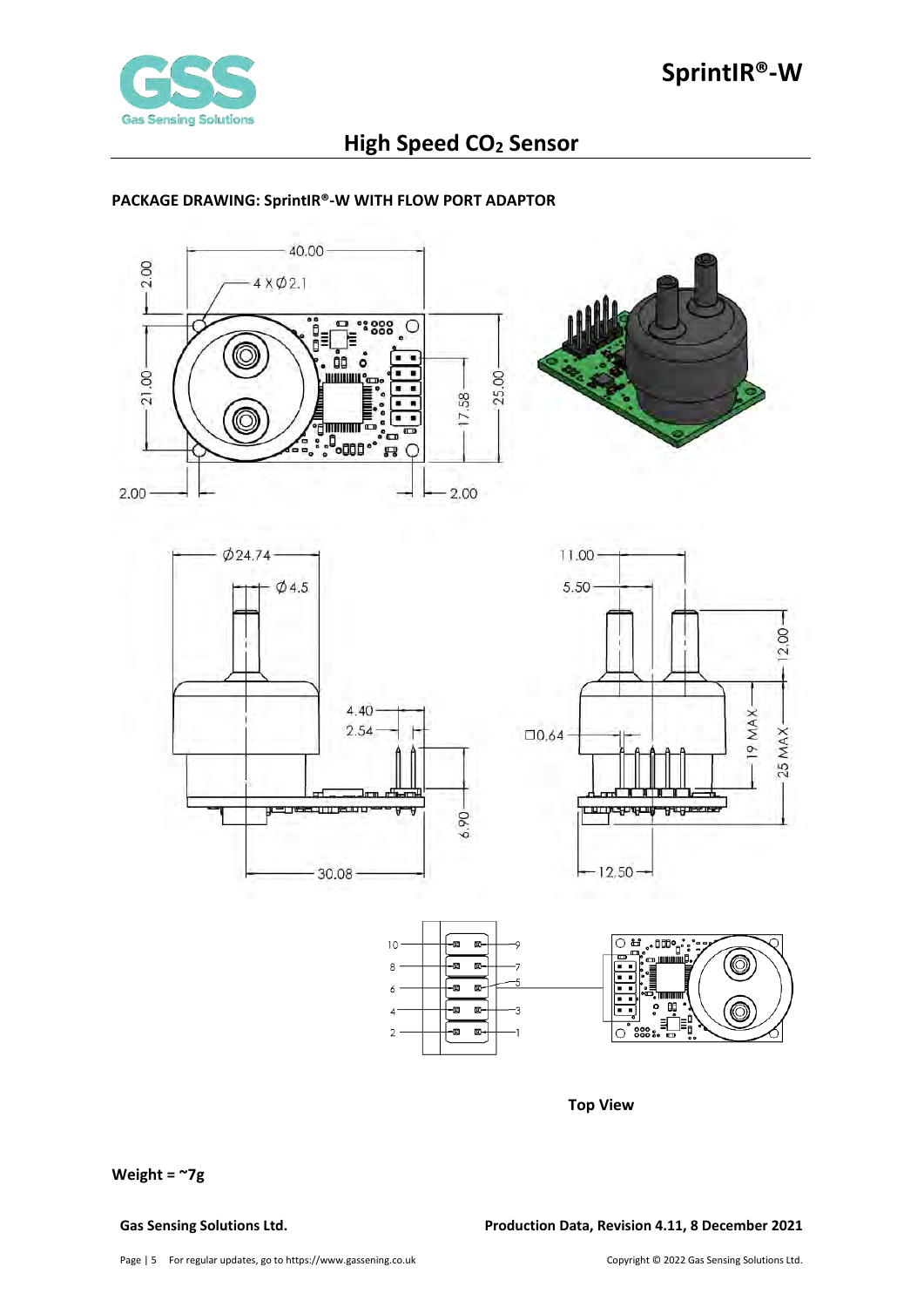

<span id="page-5-0"></span>**PACKAGE DRAWING: SprintIR®-W WITH MEMBRANE COVER**

#### $-40.00$ 2.00  $4 \times 02.1$ I, C i<br>O≡ 믢  $8800$  $\cdot^{\circ}$  $\circ$ . г. ŌO å 21.00-25.00 . . 17.58-× ۰f  $\overline{ }$ **ELECTED** €  $2.00$ 2.00





### **Weight = ~6g**

## <span id="page-5-1"></span>**PIN-OUT DESCRIPTION: SprintIR®-W (Either Version)**

| PIN           | <b>NAME</b>     | <b>TYPE</b>     | <b>DESCRIPTION</b>                              |
|---------------|-----------------|-----------------|-------------------------------------------------|
|               | <b>GND</b>      | Supply          | Sensor ground                                   |
| $\mathcal{P}$ | <b>NC</b>       | Unused          | Do Not Connect                                  |
| 3             | <b>VDD</b>      | Supply          | Sensor supply voltage                           |
| 4             | <b>GND</b>      | Supply          | Sensor ground                                   |
| 5             | Rx In           | Digital Input   | <b>UART Receive Input</b>                       |
| 6             | <b>GND</b>      | Supply          | Sensor ground                                   |
|               | Tx Out          | Digital Output  | <b>UART Transmit Output</b>                     |
| 8             | NITROGEN ZERO   | Digital Input   | Set low to initiate a Zero in Nitrogen Setting  |
|               |                 |                 | Cycle                                           |
| 9             | ANALOGUE OUTPUT | Analogue Output | CO <sub>2</sub> Level (Optional)                |
| 10            | FRESH AIR ZERO  | Digital Input   | Set low to initiate a Zero in Fresh Air Setting |
|               |                 |                 | Cycle                                           |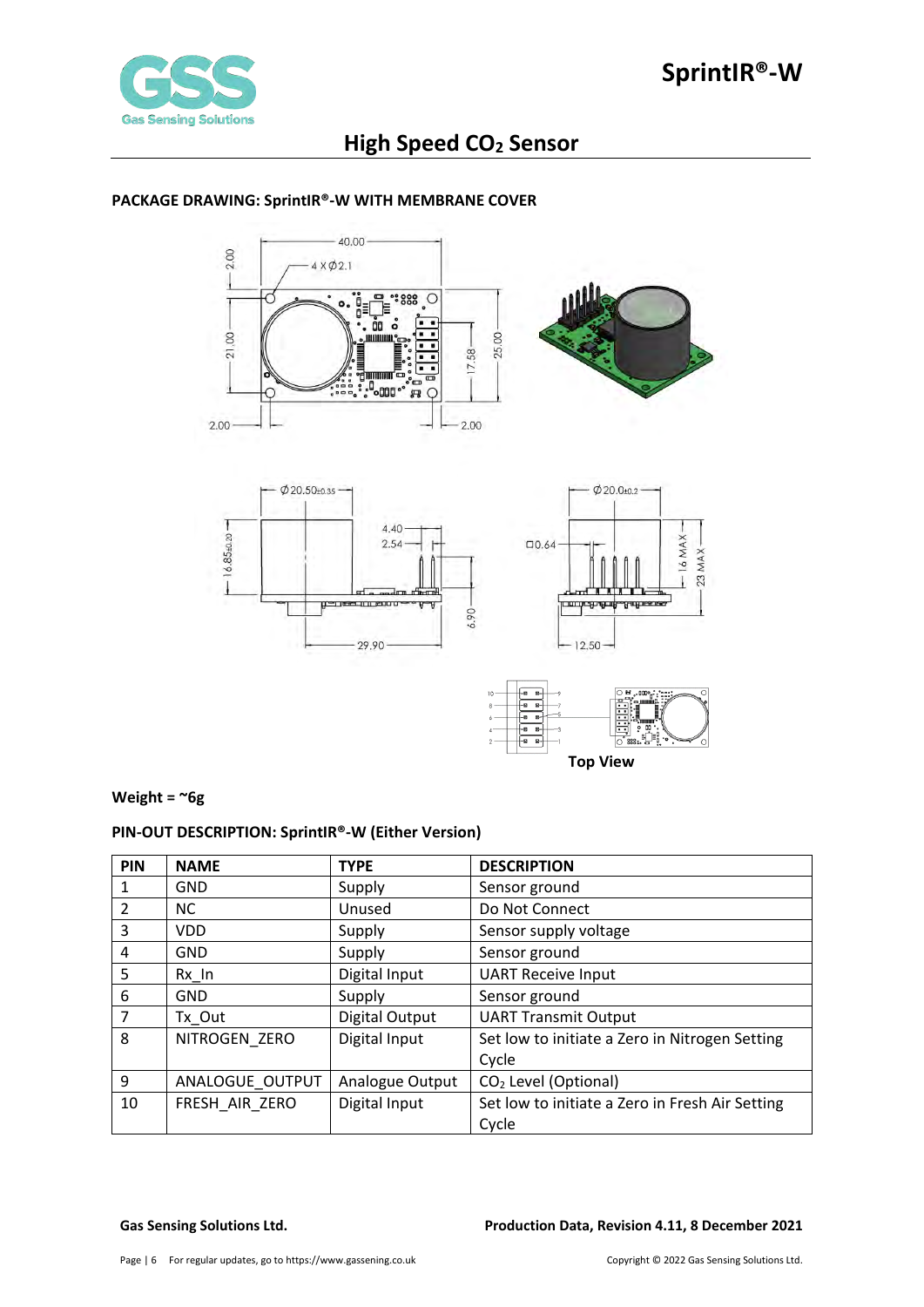

#### <span id="page-6-0"></span>**ABSOLUTE MAXIMUM RATINGS**

Absolute Maximum Ratings are stress ratings only. Permanent damage to the SprintIR®-W may be caused by continuously operating at or beyond these limits. The SprintIR®-Wfunctional operating limits and guaranteed performance specifications are given at the test conditions specified.



ESD Sensitive Device. This sensor uses ESD sensitive components. It is therefore generically susceptible to damage from excessive static voltages. Proper ESD precautions must be taken during handling and storage of this device.

| <b>CONDITION</b>                              | <b>MIN</b>      | <b>MAX</b>      |
|-----------------------------------------------|-----------------|-----------------|
| <b>Supply Voltages</b>                        | $-0.3V$         | $+6.0V$         |
| Voltage Range Digital Inputs                  | GND -0.3V       | 5V              |
| Operating Temperature Range (T <sub>a</sub> ) |                 |                 |
| Standard                                      | $0^{\circ}$ C   | $+50^{\circ}$ C |
| Storage Temperature Range                     | $-40^{\circ}$ C | $+70^{\circ}$ C |
| Humidity Range (RH), Non-                     | 0               | 95%             |
| Condensing                                    |                 |                 |
| <b>Operating Ambient Pressure Range</b>       | 500mbar         | 2bar            |

#### <span id="page-6-1"></span>**RECOMMENDED OPERATING CONDITIONS**

| <b>PARAMETER</b> | <b>SYMBOL</b> | MIN          | <b>TYP</b>        | <b>MAX</b> | UNIT |
|------------------|---------------|--------------|-------------------|------------|------|
| Supply           | VDD           | חר ר<br>د∡.د | $\Omega$<br>ں . ب | ر.ر        |      |
| Ground           | GND           |              |                   |            |      |

#### <span id="page-6-2"></span>**MECHANICAL SEALING – For Sensors with Flow Port Adaptor Only**

| <b>CONDITION</b>              | <b>MIN</b>         | <b>MAX</b> |
|-------------------------------|--------------------|------------|
| Working Pressure <sup>1</sup> | 0.3 <sub>bar</sub> |            |
| Burst Pressure <sup>2</sup>   | 2bar               |            |

#### **Test Conditions Unless Otherwise Specified**

- **1.** The mechanical sealing between the flow adaptor and sensor housing is tested by pressurising the gas chamber to 0.3bar. The pressure reading must not drop by more than 1mbar within 30 seconds
- **2.** Guaranteed by design, not tested
- **3.** Sensors with a membrane cover do not have an air-tight seal between the sensor casing and the main sensor body.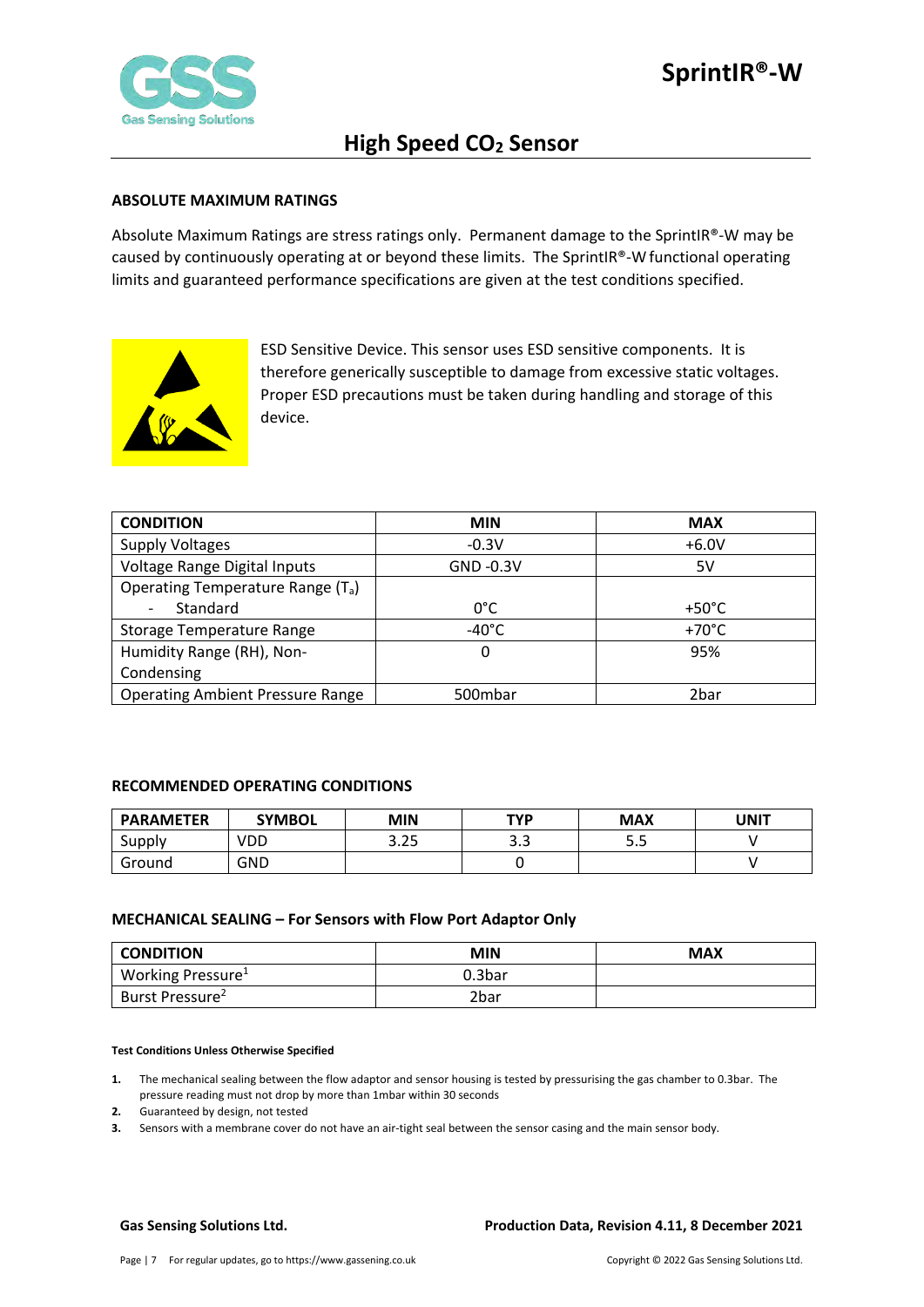

#### <span id="page-7-0"></span>**CO2 2 PERFORMANCE CHARACTERISTICS**

#### **Test Conditions Unless Otherwise Specified**

VDD = 3.3V, GND = 0V. CO2 = 450ppm, RH = 0% non-condensing, T= 25°C, Pressure = 1013mbar, Flow Rate = 0.2l/minute, Flow Port

| <b>PARAMETER</b>                               | <b>SYMBOL</b> | <b>TEST</b>                               | <b>MIN</b>  | <b>TYP</b>                                 | <b>MAX</b> | <b>UNIT</b> |
|------------------------------------------------|---------------|-------------------------------------------|-------------|--------------------------------------------|------------|-------------|
|                                                |               | <b>CONDITIONS</b>                         |             |                                            |            |             |
| $CO2$ measurement                              |               |                                           | $\mathbf 0$ |                                            | 5          | %           |
| range                                          |               |                                           | $\mathbf 0$ |                                            | 20         | %           |
|                                                |               |                                           | $\mathbf 0$ |                                            | 60         | %           |
|                                                |               |                                           | $\Omega$    |                                            | 100        | %           |
| Accuracy<br>(Peak-Peak) 0-60%                  |               | @25°C                                     |             | ±(70<br>$+5%$ rdg)                         |            | ppm         |
|                                                |               | 0°C to +50°C, after<br>auto-zero @25°C    |             | $±(70 + 5%$ rdg<br>$+$ ~0.1%rdg<br>per °C) |            | ppm         |
| Accuracy<br>(Peak-Peak) 0-100%                 |               | @25°C                                     |             | ±(300<br>$+5%$ rdg)                        |            | ppm         |
|                                                |               | 0°C to +50°C, after<br>auto-zero @25°C    |             | ±(300<br>+5%rdg<br>$+$ ~0.1% per<br>°C)    |            | ppm         |
| CO <sub>2</sub> RMS Noise                      |               | Digital filter setting 16                 |             | 6                                          |            | ppm         |
| Time to Valid<br>Measurement<br>After Power-On |               | First value from<br>sensor                |             | 0.3                                        |            | secs        |
| Response Time                                  |               | T <sub>90</sub> , no filter<br>@ 0.1l/min |             | 3.6                                        |            | secs        |
|                                                |               | $T_{90}$ , filter = 16<br>@ 0.1l/min      |             | 4.8                                        |            |             |
| Repeatability                                  |               | @25°C, 0-60%                              |             | ±(70<br>$+5%$ rdg)                         |            | ppm         |
|                                                |               | @25°C, 0-100%                             |             | ±(300<br>$+5%$ rdg)                        |            | ppm         |
| Current                                        |               | Peak current when<br>sampling             |             | 35                                         |            | mΑ          |
| Consumption                                    |               | Peak at turn-on                           |             | 40                                         |            | mA          |
|                                                |               | SLEEP Mode (KO<br>commnad)                |             | 0.01                                       |            | mA          |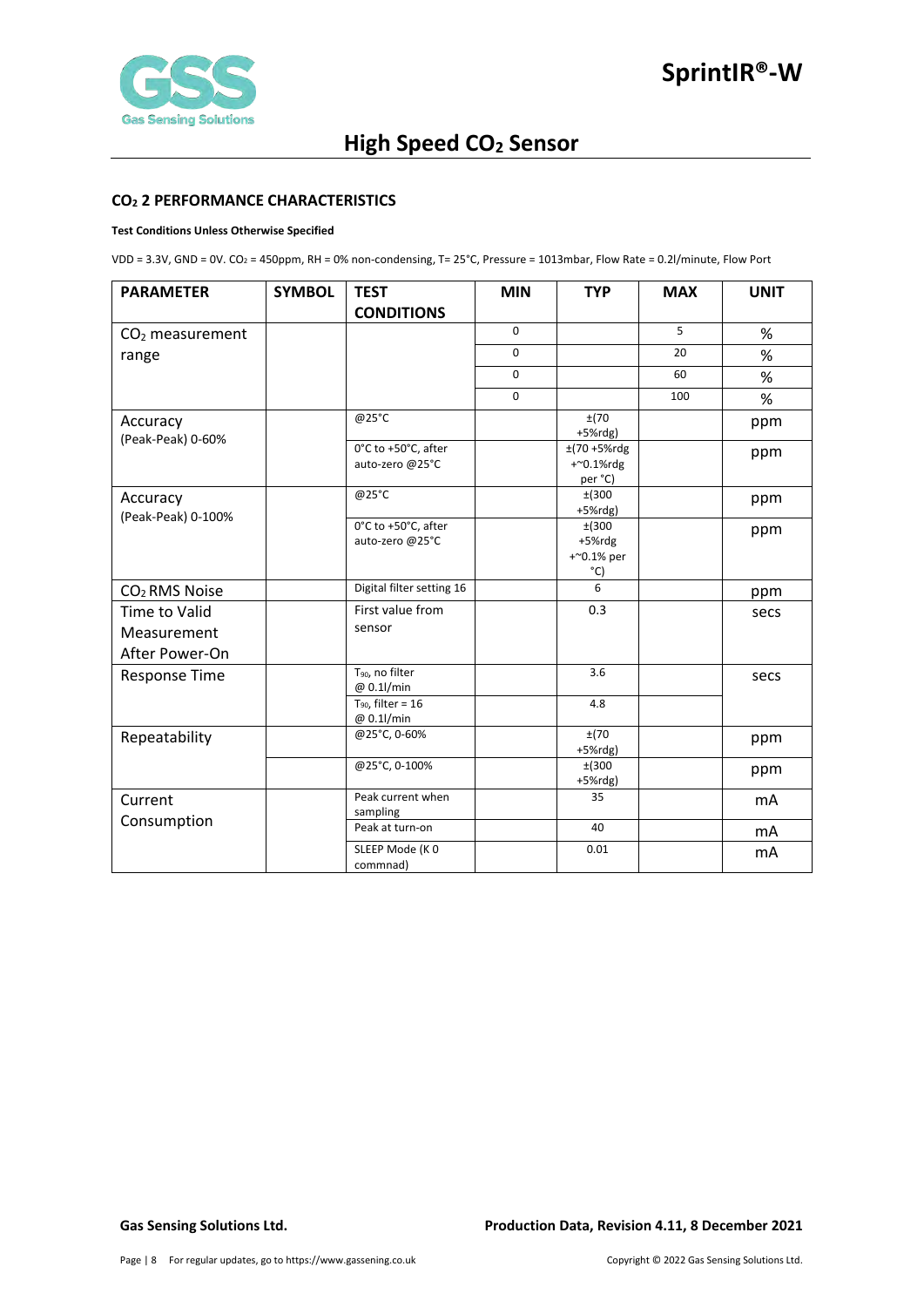

#### <span id="page-8-0"></span>**HUMIDTY PERFORMANCE CHARACTERISTICS - SprintIR®-W Option**

| <b>PARAMETER</b> | <b>SYMBOL</b> | <b>TEST</b><br><b>CONDITIONS</b> | <b>MIN</b> | <b>TYP</b> | <b>MAX</b> | <b>UNIT</b> |
|------------------|---------------|----------------------------------|------------|------------|------------|-------------|
| Humidity         |               |                                  | 0          |            | 100        | %           |
| measurement      |               |                                  |            |            |            |             |
| range            |               |                                  |            |            |            |             |
| Accuracy         |               | @25°C                            |            | ±3         |            | % RH        |
| Repeatability    |               | @25°C                            |            | ±1         |            | %           |
| Response time    |               | 0-50%                            |            | <8         |            | secs        |
| Accuracy drift   |               |                                  |            | 0.25       |            | % RH/Yr     |

### <span id="page-8-1"></span>**TEMPERATURE PERFORMANCE CHARACTERISTICS - SprintIR®-W Option**

| <b>PARAMETER</b> | <b>SYMBOL</b> | <b>TEST</b>       | <b>MIN</b> | <b>TYP</b> | <b>MAX</b> | <b>UNIT</b> |
|------------------|---------------|-------------------|------------|------------|------------|-------------|
|                  |               | <b>CONDITIONS</b> |            |            |            |             |
| Temperature      |               |                   | $-25$      |            | 55         | °C          |
| measurement      |               |                   |            |            |            |             |
| range            |               |                   |            |            |            |             |
| Accuracy         |               | $0-50^{\circ}$ C  |            | ±0.5       |            | °C          |
|                  |               |                   |            |            |            |             |
|                  |               |                   |            |            |            |             |
| Repeatability    |               | $@25^{\circ}$ C   |            | ±0.1       |            | %           |
| Response time    |               | 0-50%, @25°C      |            | $>10$      |            | secs        |
| Accuracy drift   |               |                   |            | 0.03       |            | $%$ /Yr     |

## <span id="page-8-2"></span>**CO2 ANALOGUE OUTPUT PERFORMANCE CHARACTERISTICS – SprintIR®-W Option**

| <b>PARAMETER</b>               | <b>SYMBOL</b>   | <b>TEST</b>                                      | <b>MIN</b>   | <b>TYP</b> | <b>MAX</b> | <b>UNIT</b> |
|--------------------------------|-----------------|--------------------------------------------------|--------------|------------|------------|-------------|
|                                |                 | <b>CONDITIONS</b>                                |              |            |            |             |
| Output voltage<br>range $1, 2$ | ANALOGUE_OUTPUT |                                                  | $\mathbf{0}$ |            | <b>VDD</b> | $\vee$      |
| $CO2$ level                    |                 | 0-5%, VDD                                        |              | 66         |            | uV/ppm      |
|                                |                 | 3.3V                                             |              |            |            |             |
|                                |                 | 0-20%, VDD                                       |              | 16.5       |            | uV/ppm      |
|                                |                 | 3.3V                                             |              |            |            |             |
|                                |                 | 0-60%, VDD                                       |              | 5.5        |            | $uV$ /ppm   |
|                                |                 | 3.3V                                             |              |            |            |             |
|                                |                 | 0-100%, VDD                                      |              | 3.3        |            | uV/ppm      |
|                                |                 | 3.3V                                             |              |            |            |             |
| Repeatability                  |                 | @25°C, 0-60%                                     |              | ±0.1       |            | %           |
|                                |                 | @25°C, 0-100%                                    |              | ±0.1       |            | %           |
| Response time                  |                 | From 0ppm to T <sub>50</sub><br>default settings |              | 0.5        |            | secs        |

#### **Gas Sensing Solutions Ltd. Production Data, Revision 4.11, 8 December 2021**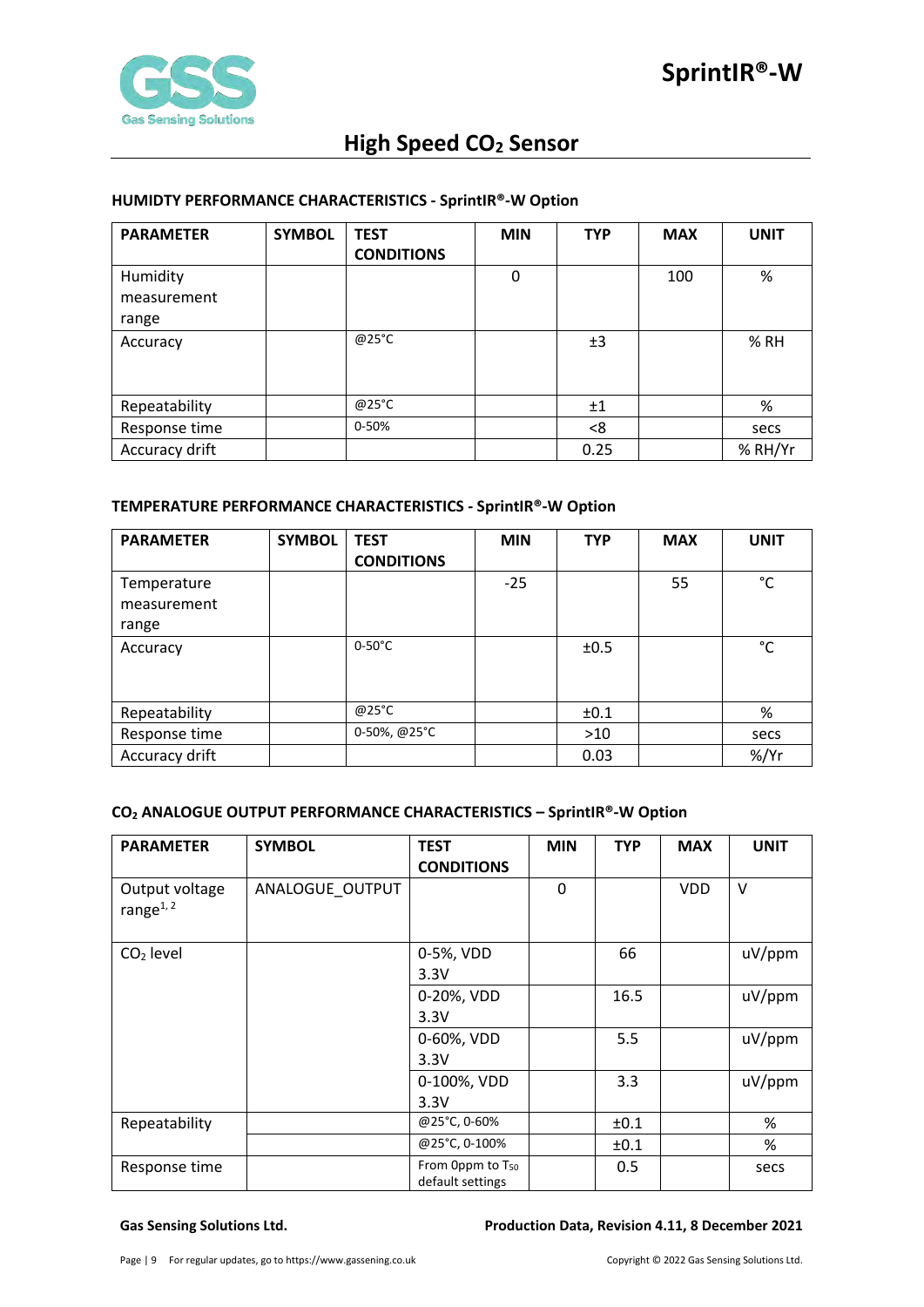

#### **Notes**

- 1. The output CO<sub>2</sub> accuracy is degraded where ANALOGUE\_OUTPUT <50mV, or >VDD-50mV
- 2. ANALOGUE\_OUTPUT accuracy specified with a resistive loading @ >100Kohm

#### <span id="page-9-0"></span>**ELECTRICAL CHARACTERISTICS**

| <b>PARAMETER</b>            | <b>SYMBOL</b> | <b>TEST</b>       | <b>MIN</b> | <b>TYP</b> | <b>MAX</b> | <b>UNIT</b> |
|-----------------------------|---------------|-------------------|------------|------------|------------|-------------|
|                             |               | <b>CONDITIONS</b> |            |            |            |             |
| <b>Digital Input/Output</b> |               |                   |            |            |            |             |
| Input HIGH Level            |               |                   | 1.8        |            |            |             |
| Input LOW Level             |               |                   |            |            | 1.0        |             |
| Output HIGH Level           |               | $I_{OH}$ = +1mA   | 2.6        |            | 3.0        |             |
| Output LOW Level            |               | $I_{OL}$ = -1 mA  |            |            | 0.4        |             |

#### <span id="page-9-1"></span>**POWER CONSUMPTION - SprintIR®-W**

#### **Test Conditions Unless Otherwise Specified**

VDD = 3.3V, GND = 0V. CO2 = 450ppm, RH = 0% non-condensing, T= 25°C, Pressure = 1013mbar, Flow Rate = 0.2l/minute

| <b>SETTING</b>          | <b>SYMBOL</b> | <b>TEST CONDITIONS</b>               | <b>VDD</b> |          | <b>Total</b><br><b>Power</b> |
|-------------------------|---------------|--------------------------------------|------------|----------|------------------------------|
|                         |               |                                      | v          | $1$ (mA) | mW                           |
| Active, KO SLEEP        |               |                                      | 3.3        | 0.01     | 0.03                         |
| mode, no                |               |                                      |            |          |                              |
| measurement             |               |                                      |            |          |                              |
| Active, K1 mode         |               | Default settings                     | 3.3        | 9        | 30                           |
| whilst taking           |               |                                      |            |          |                              |
| measurements            |               |                                      |            |          |                              |
| <b>Additional Power</b> |               | RH measurement on                    | 3.3        | 0.05     | 0.2                          |
| with RH active          |               |                                      |            |          |                              |
| <b>Additional Power</b> |               | Temperature                          | 3.3        | 0.05     | 0.2                          |
| with T active           |               | measurement on                       |            |          |                              |
| <b>Additional Power</b> |               | With analogue CO <sub>2</sub> output | 3.3        | 0.02     | 0.1                          |
| with $CO2$ active       |               |                                      |            |          |                              |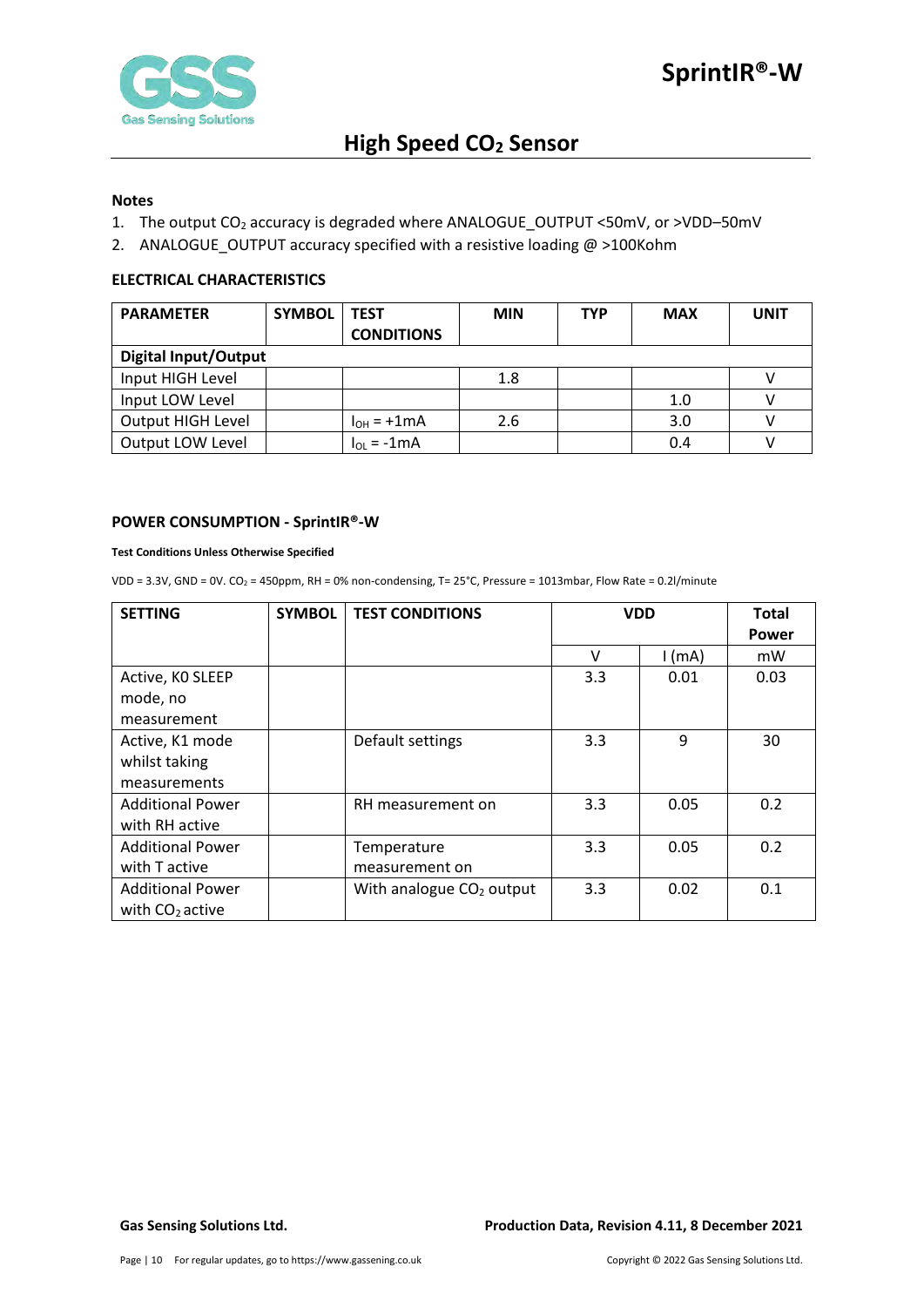

### <span id="page-10-0"></span>**INTERFACE TIMING – NITROGEN\_ZERO and FRESH\_AIR\_ZERO**



| <b>PARAMETER</b>              | <b>SYMBOL</b> | <b>MIN</b> | <b>TYP</b> | <b>MAX</b> | <b>UNIT</b> |
|-------------------------------|---------------|------------|------------|------------|-------------|
| Power On to NITROGEN ZERO     | ľ1            | Time to    |            |            |             |
| Ready                         |               | stable gas |            |            |             |
| NITROGEN ZERO Low Pulse-Width | Ţ٥            |            |            |            |             |
| Control Interface Setup Time  | Ţз            | 600        |            |            | ns          |

#### **Notes**

- 1. The timing for FRESH\_AIR\_ZERO is identical to NITROGEN\_ZERO
- 2. Ensure gas concentration is stable  $(t_1)$  before beginning zeroing process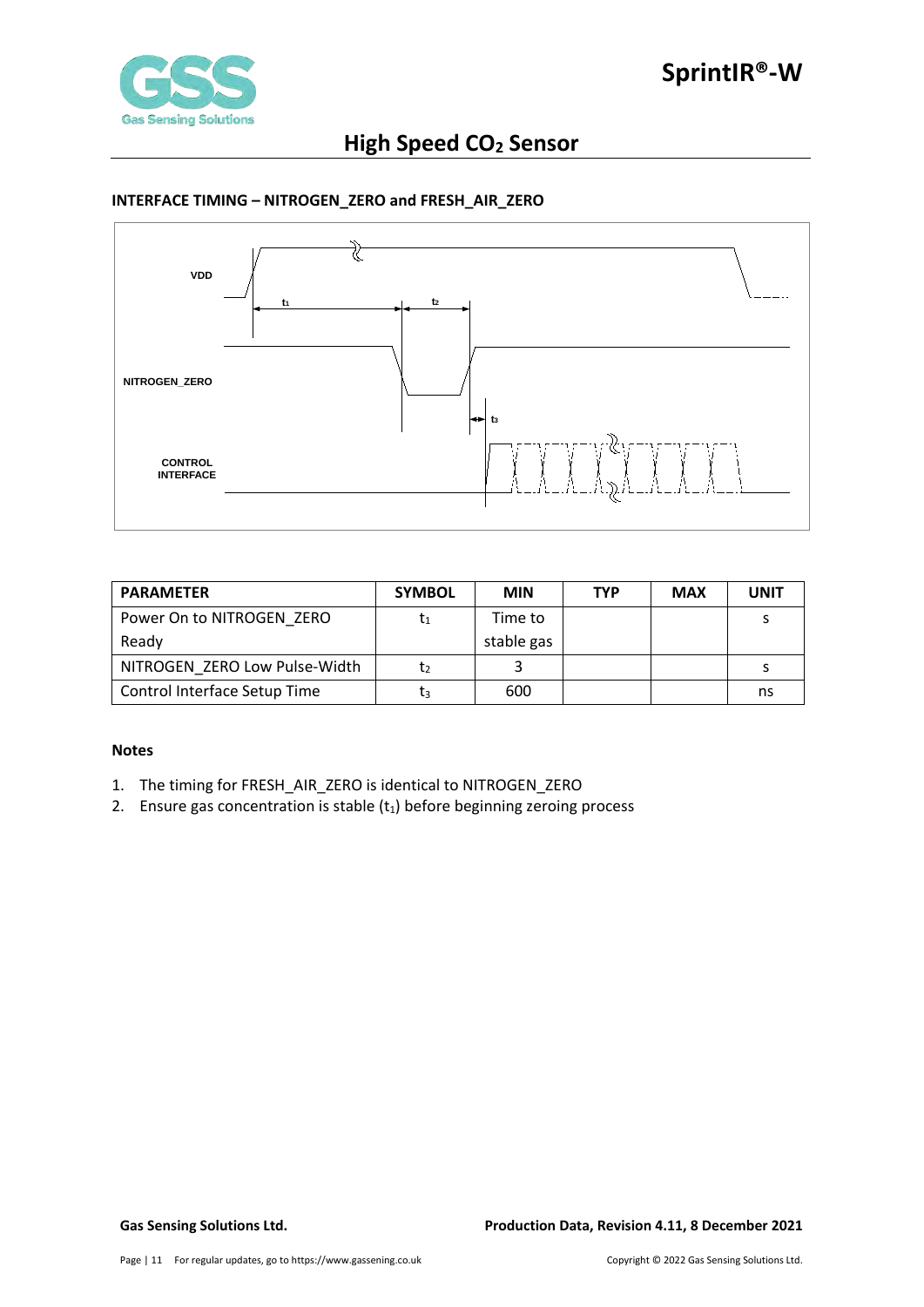

#### <span id="page-11-0"></span>**RESPONSE TIME, FLOW RATE AND MEASUREMENT RATE - SprintIR®-W**

The SprintIR®-W response time is dependent on several interrelated factors.

#### <span id="page-11-1"></span>**Measurement Rate**

The measurement rate is fixed at 20 readings per second.

#### <span id="page-11-2"></span>**Gas Exchange Rate**

The most important factor is the gas exchange rate. This is the amount of time it takes for the gas to enter the CO<sub>2</sub> measurement chamber, measured, and then replaced. The sensor has a gas measurement chamber volume of approximately 2.8ml. As a general rule of thumb, to properly exchange the gas in the chamber, there needs to be a x5 volume of gas passed through the sensor. Therefore, approximately 14ml of gas needs to flow through the sensor for each reading.

$$
Max Flow Rate (l/min) = \frac{20\ reading/s * 60s * 14ml}{1000}
$$

#### <span id="page-11-3"></span>**Digital Filter Setting**

The sensor outputs both filtered and raw unfiltered  $CO<sub>2</sub>$  readings. If the filtered measurement data is used, the read rate will also depend on the filter setting or the algorithm to process the raw data.

The table below shows how the response time varies with filter setting and flow rate.

| <b>Gas delivery</b> | <b>Measurement</b> | $T_{50}$ Response time 0.1l/min (s) |           | $\mid$ T <sub>50</sub> Response time 1l/min (s) |           |
|---------------------|--------------------|-------------------------------------|-----------|-------------------------------------------------|-----------|
|                     | frequency (Hz)     | No filter                           | Filter 16 | No filter                                       | Filter 16 |
| Flow Adaptor        | 20                 | 0.7s                                | 1.5s      | 0.1s                                            | 1.3s      |

| <b>Gas delivery</b> | <b>Measurement</b> | $T_{90}$ Response time 0.1l/min (s) |           | $\mid$ T <sub>90</sub> Response time 1l/min (s) |           |  |
|---------------------|--------------------|-------------------------------------|-----------|-------------------------------------------------|-----------|--|
|                     | frequency (Hz)     | <b>No filter</b>                    | Filter 16 | No filter                                       | Filter 16 |  |
| Flow Adaptor        | 20                 | 3.6s                                | 4.8s      | 0.3s                                            | 2.5s      |  |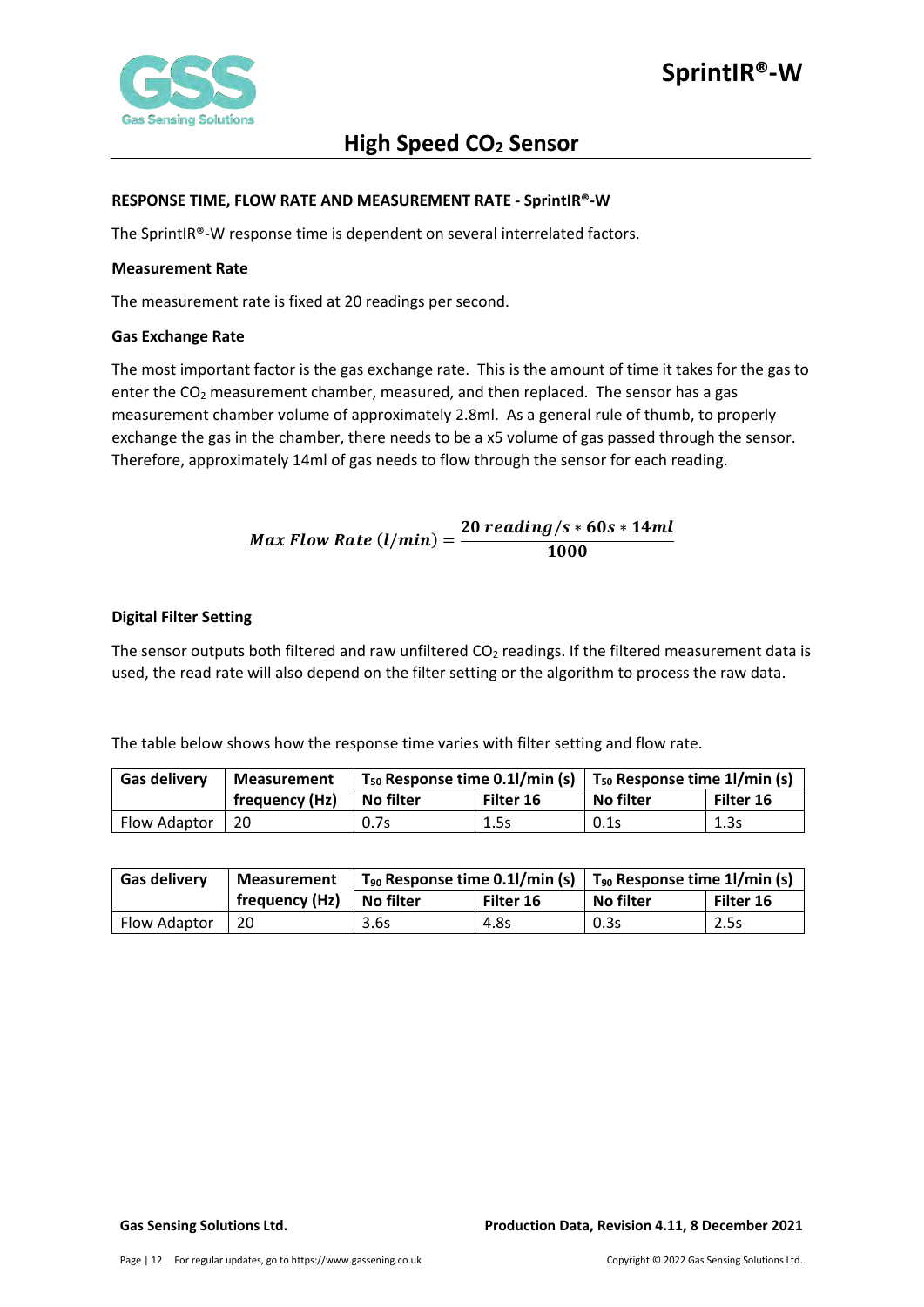

#### <span id="page-12-0"></span>**METHOD OF OPERATION**

After power is applied to the SprintIR®-W, the sensor will automatically start to take  $CO<sub>2</sub>$ measurements using the Mode 1 default settings, where the sensor is pre-programmed to send  $CO<sub>2</sub>$ measurement data at 20 readings per second.

The measurement rate is fixed at 20 readings per second at a fixed 9600 baud rate. The sensor will return the previous  $CO<sub>2</sub>$  measurement results if the user requests more frequent measurements.

The SprintIR®-W has 3 potential modes of operation.

#### <span id="page-12-1"></span>**MODE 0 COMMAND MODE**

In this mode, the sensor is in a SLEEP mode, waiting for commands. No measurements are made. There is no latency in command responses. All commands that report measurements or alter the zero-point settings are disabled in Mode 0. Mode 0 is NOT retained after power cycling.

#### <span id="page-12-2"></span>**MODE 1 STREAMING MODE**

This is the factory default setting. Measurements are reported 20 per second. Commands are processed when received, except during measurement activity, so there may be a time delay of up to 10ms in responding to commands.

#### <span id="page-12-3"></span>**MODE 2 POLLING MODE**

In polling mode, the sensor only reports readings when requested. The sensor will continue to take measurements in the background, but the output stream is suppressed until data is requested. The sensor will always power up in streaming or polling mode, whichever mode was used before the power cycle.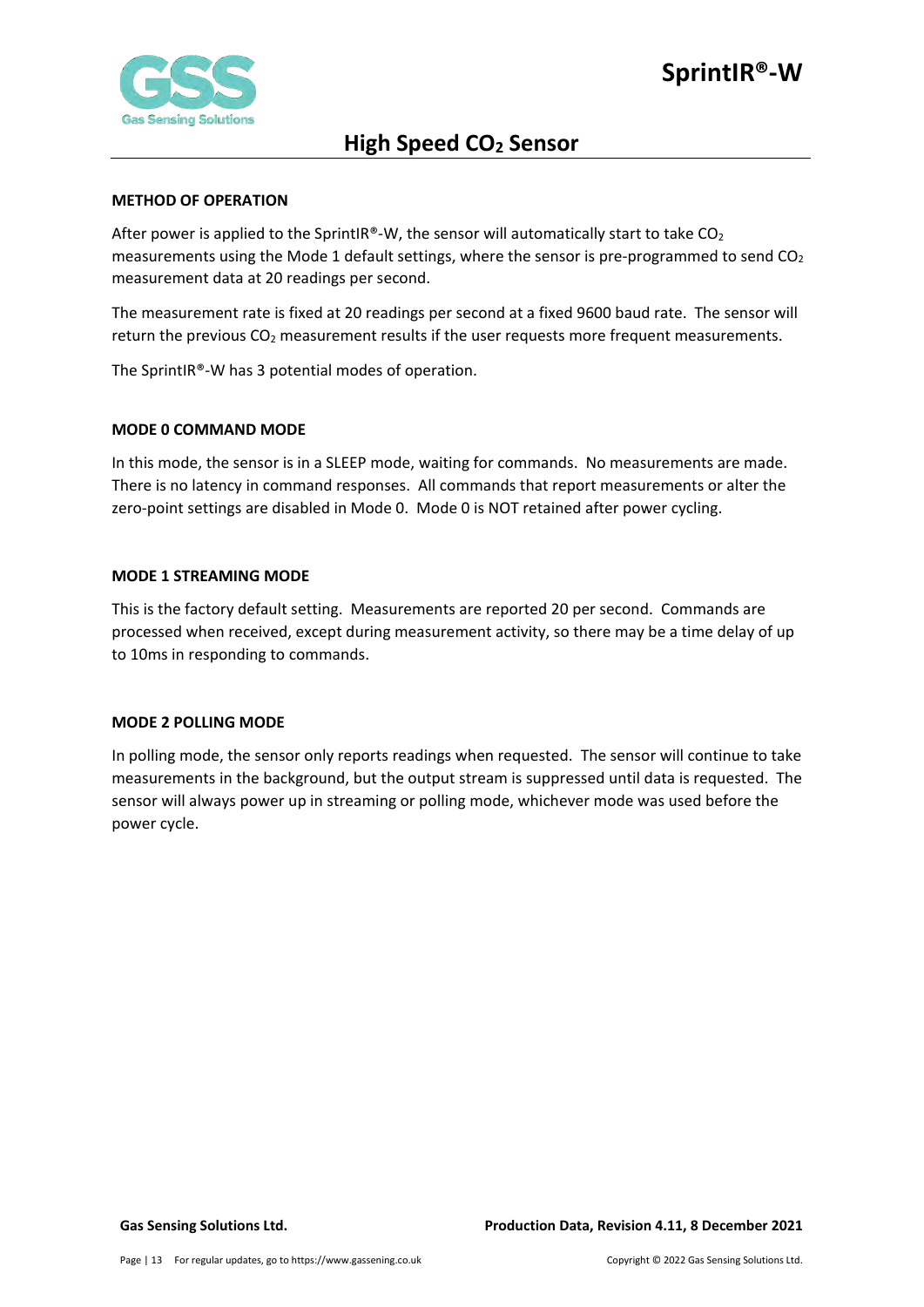

#### <span id="page-13-0"></span>**DIGITAL FILTER**

The  $CO<sub>2</sub>$  gas chamber is illuminated with a nominal 4.25um wavelength LED and the signal received using a photodiode. The signal from the photodiode is processed and filtered by the sensor to remove noise and provide an accurate  $CO<sub>2</sub>$  reading. High frequency noise coming from the sampling process is removed using a proprietary lowpass filter. The digital filter setting can be varied, allowing the user to reduce measurement noise at the expense of the measurement response time. The ideal digital filter setting is application specific and is normally a balance between  $CO<sub>2</sub>$  reading accuracy and response time. The SprintIR®-W sensor will also output the raw unfiltered  $CO<sub>2</sub>$ measurement data. This data can be post processed using alternative filter algorithms.



The graph above shows the effects of the filter on the  $CO<sub>2</sub>$  measurement data (Z or z). The unfiltered output is shown in orange and the filtered output shown in blue.



The graph above shows the effect of the filter on response times. Increasing the filter setting increases the measurement output response time.  $T_{90}$  is the time to 90% of reading. The SprintIR®-W takes 20 readings per second. The flow rate was set at 0.2l/min.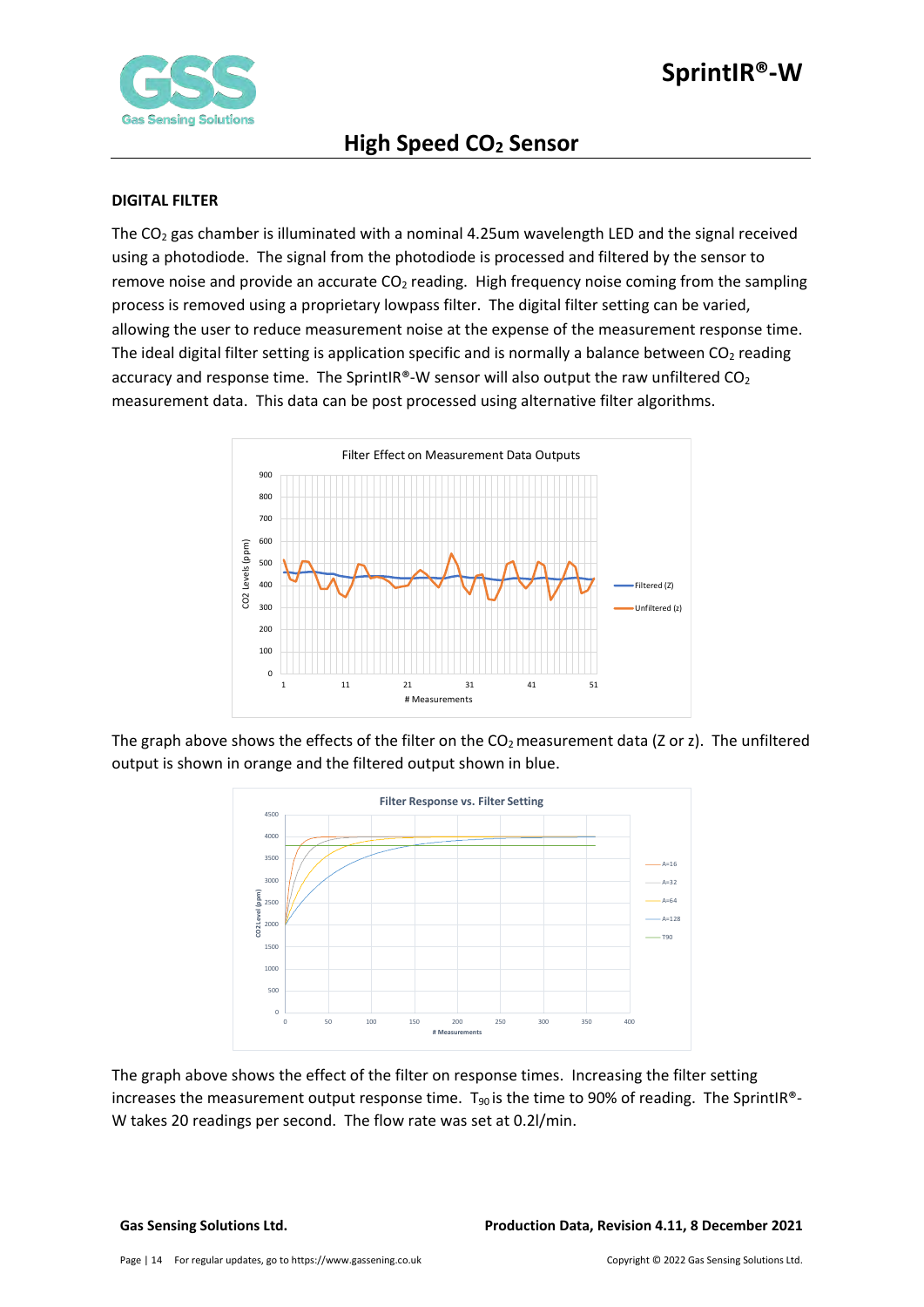

Sampling noise is progressively reduced with higher digital filter settings. It is recommended the user sets the highest value digital filter setting without compromising the required flow rate.

| <b>Flow Rate</b> | Recommended Digital Filter Setting 'a' |
|------------------|----------------------------------------|
| 0.1litre/minute  | 64                                     |
| 0.5litre/minute  | 32                                     |
| 1litre/minute    | 16                                     |
| 5litre/minute    | 8                                      |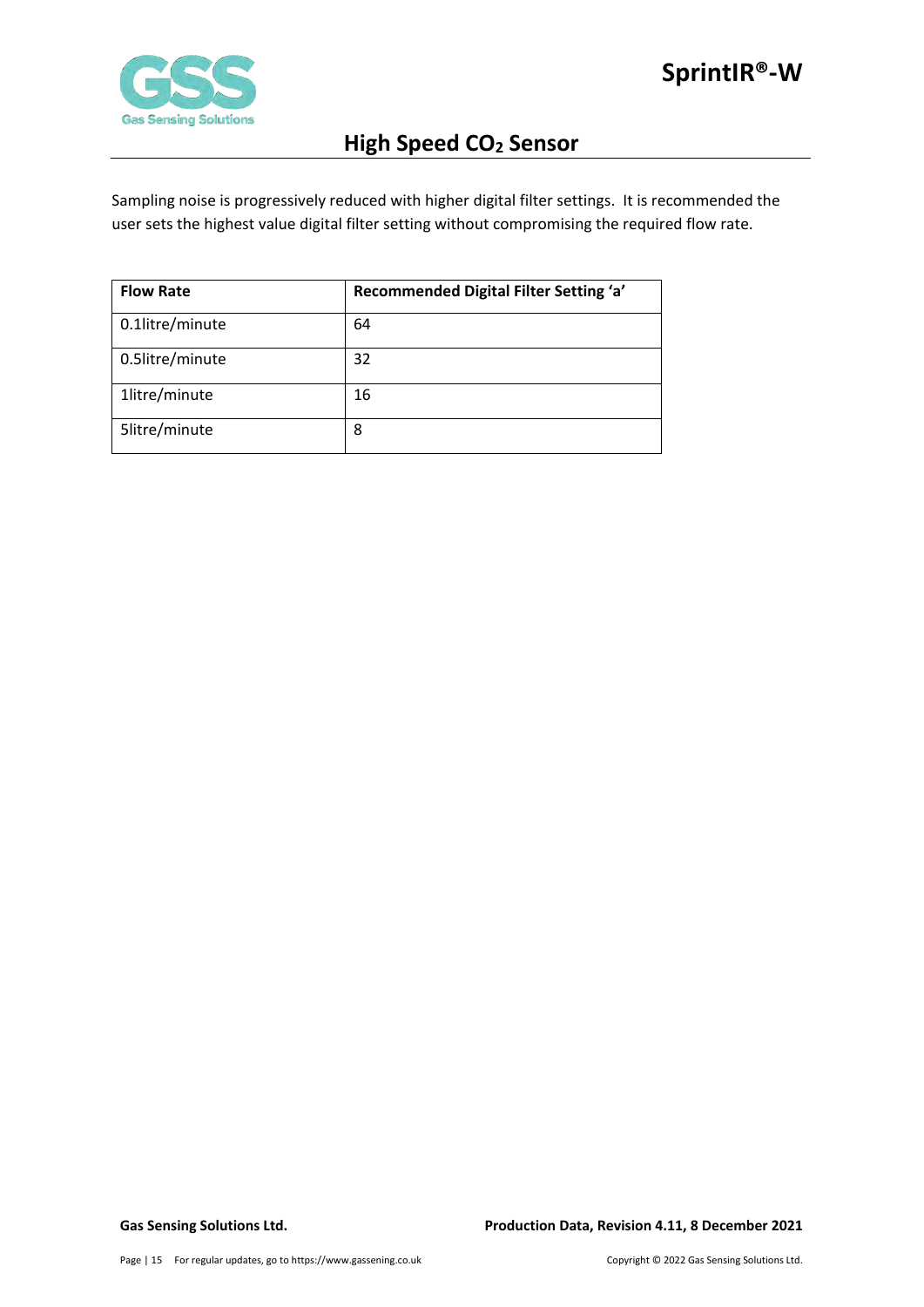

### <span id="page-15-0"></span>**ZERO POINT SETTING**

There are a several methods available to the user to set the zero point of the sensor. The recommended method is zero-point setting in a known gas concentration. In all cases, the best zero is obtained when the gas concentration is stable, and the sensor is at a stabilised temperature.

Note that zero-point settings are not cumulative and only the latest zero-point setting is effective. For example, there is no benefit in zeroing in nitrogen, and then zeroing in a calibration gas. The sensor will store only the latest zero point.

To improve zeroing accuracy, the recommended digital filter setting is 32. See the 'A' command.

### <span id="page-15-1"></span>**ZERO IN A KNOWN GAS CONCENTRATION**

Place the sensor in a known gas concentration, power up the sensor and allow time for the sensor temperature to stabilise, and for the gas to be fully diffused into the sensor.

Send the *ZERO IN A KNOWN GAS CONCENTRATION* command X to the sensor. The sensor will be zeroed using the known gas concentration level sent by the user. The concentration value written to the sensor must be scaled dependent on the sensor  $CO<sub>2</sub>$  measurement range. The multiplier for the scaling factor is set according to the range of the sensor, see the '.' command.

#### <span id="page-15-2"></span>**ZERO IN NITROGEN**

Place the sensor in nitrogen gas and allow time for the sensor temperature to stabilise and the gas to be fully diffused into the sensor. Send the *ZERO IN NITROGEN* command U to the sensor. The sensor is calibrated assuming a 0ppm CO<sub>2</sub> environment.

#### <span id="page-15-3"></span>**ZERO IN FRESH AIR**

If there is no calibration gas or nitrogen available, the sensor zero point can be set in fresh air. Ambient  $CO<sub>2</sub>$  concentrations in fresh air are typically 400ppm. The  $CO<sub>2</sub>$  concentration fresh air zero level is programmable over a range from 0ppm to the full scale of the sensor.

Place the sensor in a fresh air environment and allow time for the sensor temperature to stabilise, and for the fresh air to be fully diffused into the sensor. Power up the sensor, write the G command to the sensor. The concentration value written to the sensor must be scaled dependent on the sensor  $CO<sub>2</sub>$  measurement range. The sensor can use the default fresh air  $CO<sub>2</sub>$  concentration value (400ppm), or the user can write a different fresh air value to the sensor if desired.

#### <span id="page-15-4"></span>**ZERO POINT ADJUSTMENT**

If the  $CO<sub>2</sub>$  concentration and the sensor reported concentration are known, the zero point can be adjusted using the known concentration to fine tune the zero point. For example, if the sensor has been in an environment that has been exposed to outside air, and the sensor reading is known at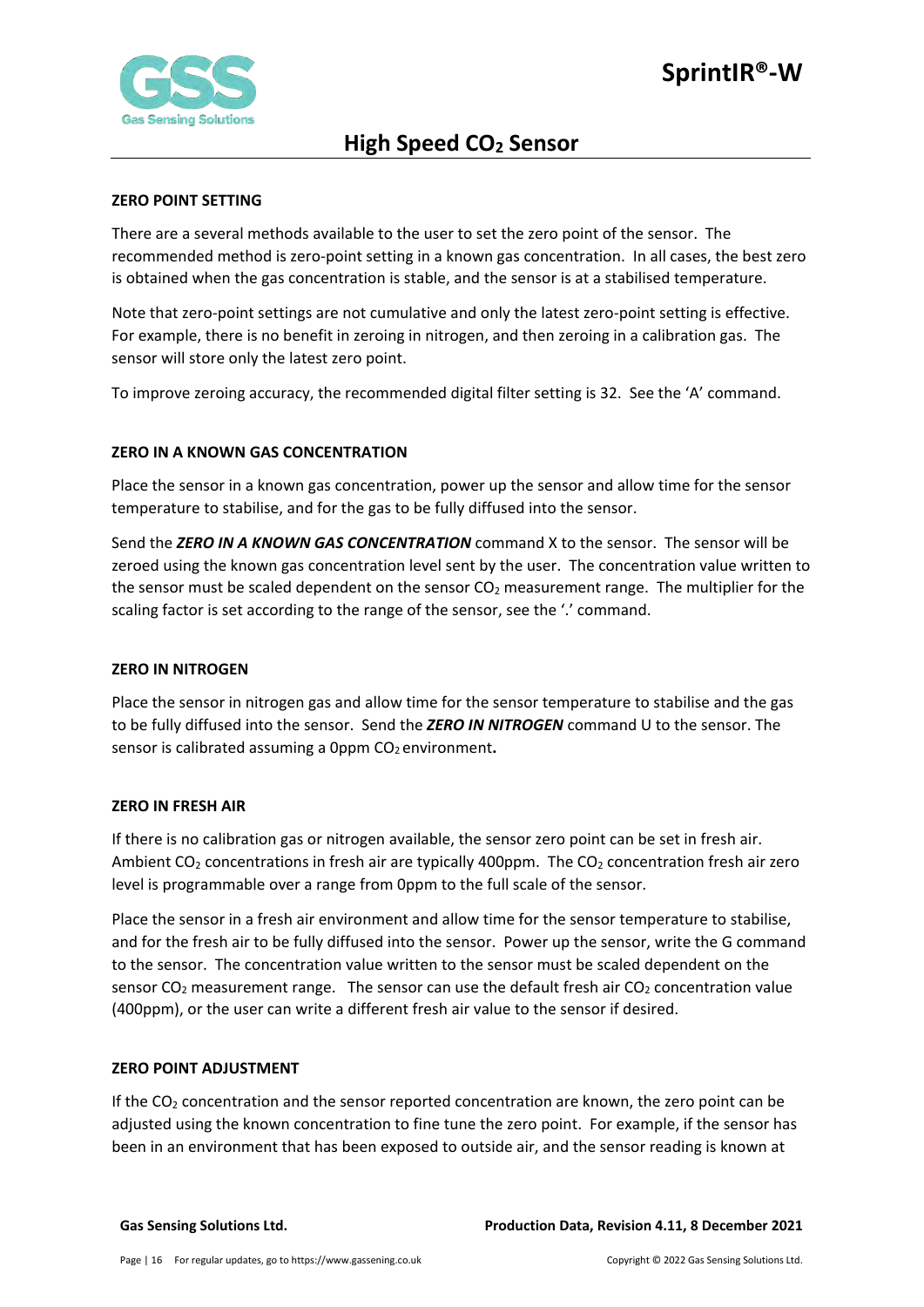

that time, the zero point can be fine-tuned to correct the reading. This is typically used to implement automated zeroing routines.

The known CO<sub>2</sub> concentration value and the reported CO<sub>2</sub> value from the sensor can be sent to the sensor using the *ZERO POINT ADJUSTMENT* command F.

### <span id="page-16-0"></span>**AUTO-ZERO FUNCTION**

The sensor has a built-in auto-zeroing function. In order to function correctly, the sensor must be exposed to typical background levels (400-450ppm) at least once during the auto-zeroing period. For example, many buildings will drop quickly to background  $CO<sub>2</sub>$  levels when unoccupied overnight or at weekends. The auto-zeroing function uses the information gathered during these periods to re-zero. The sensor will reset the 'zero' level every time it does an auto-zero.

Auto-zeroing is disabled by default. If the sensor is powered down, the auto-zero is reset to default values.

The auto-zero function works in the same way as the *ZERO IN FRESH AIR* command. Auto-zeroing is disabled by default, but can be enabled to operate automatically, or zeroing can be forced. The user can also independently adjust the  $CO<sub>2</sub>$  level used for auto-zeroing. Typically, it is set to the same value as the *ZERO IN FRESH AIR* value, but it can also be set at a different level if desired.

### <span id="page-16-1"></span>**AUTO-ZERO INTERVALS**

The auto-zeroing period can be programmed by the user. The sensor can be programmed to undertake an initial auto-zero after power-on. Thereafter, the auto-zero period can be set independently of the start-up zeroing time. Note, the auto zeroing timer is reset if the sensor is powered down.

#### <span id="page-16-2"></span>**AUTO-ZERO SETTINGS**

The sensor will automatically 'zero' using the measured  $CO<sub>2</sub>$  level sampled during the auto-zeroing period. The user can alter the behaviour of the sensor as a result of the auto-zero process.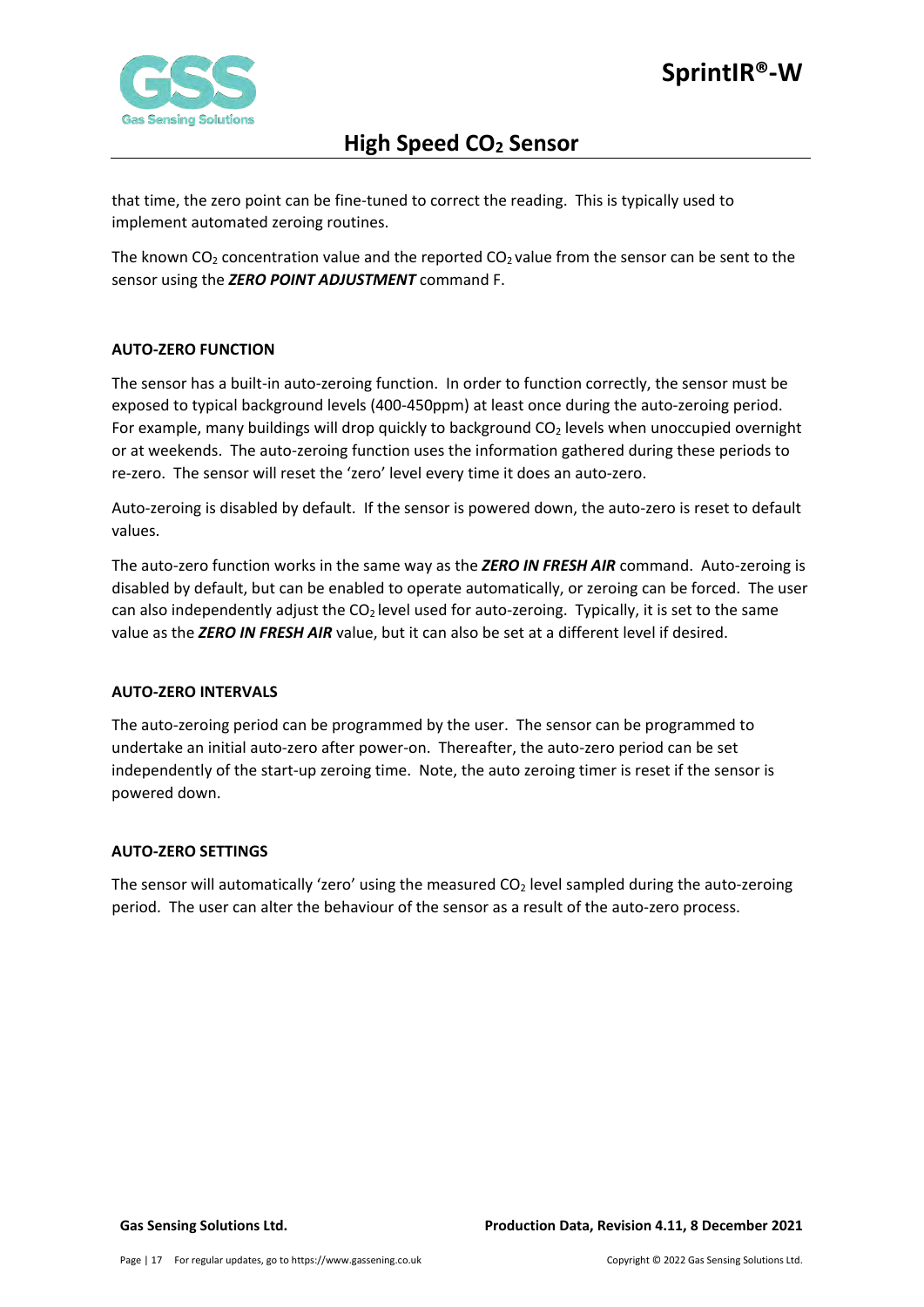

### <span id="page-17-0"></span>**PRESSURE AND CONCENTRATION LEVEL COMPENSATION**

NDIR gas sensors detect the concentration of gas by measuring the degree of light absorption by the gas analyte. The degree of light absorption is converted into a concentration reported by the sensor.

The absorption process is pressure and gas concentration dependent. In general, as the pressure increases, the reported gas concentration also increases. As the pressure decreases, the reported concentration decreases. This effect takes place at a molecular level and is common to all NDIR gas sensors.

GSS sensors are calibrated at 1013mbar and 450ppm CO<sub>2</sub>. The reading will vary due to pressure and  $CO<sub>2</sub>$  concentration. It is possible to correct for the effects of pressure and concentration by setting a compensation value. This will apply a permanent correction to the output of the sensor, depending on the compensation value. The compensation value needs to be written to the sensor and will overwrite the default 1013mbar and 450ppm  $CO<sub>2</sub>$  value. The new compensation value will be used for all subsequent measurements and will be retained after a power cycle.

| <b>Altitude</b>   | <b>Altitude</b> | <b>Pressure</b> | Sea Level         | %             | CO <sub>2</sub>    | Compensation |
|-------------------|-----------------|-----------------|-------------------|---------------|--------------------|--------------|
| (f <sub>t</sub> ) | (m)             | (mbar)          | <b>Difference</b> | <b>Change</b> | <b>Measurement</b> | Value        |
|                   |                 |                 |                   | per           | Change (%)         |              |
| $\Omega$          | $\Omega$        | 1,013           | $\mathbf 0$       | 0.14          | 0                  | 8,192        |
| 500               | 153             | 995             | 18                | 0.14          | 3                  | 8,398        |
| 1,000             | 305             | 977             | 36                | 0.14          | 5                  | 8,605        |
| 1,500             | 458             | 960             | 53                | 0.14          | $\overline{7}$     | 8,800        |
| 2,000             | 610             | 942             | 71                | 0.14          | 10                 | 9,006        |
| 2,500             | 763             | 925             | 88                | 0.14          | 12                 | 9,201        |
| 3,000             | 915             | 908             | 105               | 0.14          | 15                 | 9,396        |
| 3,500             | 1,068           | 891             | 122               | 0.14          | 17                 | 9,591        |
| 4,000             | 1,220           | 875             | 138               | 0.14          | 19                 | 9,775        |
| 4,500             | 1,373           | 859             | 154               | 0.14          | 22                 | 9,958        |
| 5,000             | 1,525           | 843             | 170               | 0.14          | 24                 | 10,142       |
| 6,000             | 1,830           | 812             | 201               | 0.14          | 28                 | 10,497       |
| 7,000             | 2,135           | 782             | 231               | 0.14          | 32                 | 10,841       |
| 8,000             | 2,440           | 753             | 260               | 0.14          | 36                 | 11,174       |
| 9,000             | 2,745           | 724             | 289               | 0.14          | 40                 | 11,506       |
| 10,000            | 3,050           | 697             | 316               | 0.14          | 44                 | 11,816       |

#### <span id="page-17-1"></span>**ALTITUDE COMPENSATION TABLE**

Other compensation values can be calculated using the following formula.

**Comparison Value = 8192 +** 
$$
\left( \frac{See \text{ Level Difference} * 0.14}{100} \right) * 8192
$$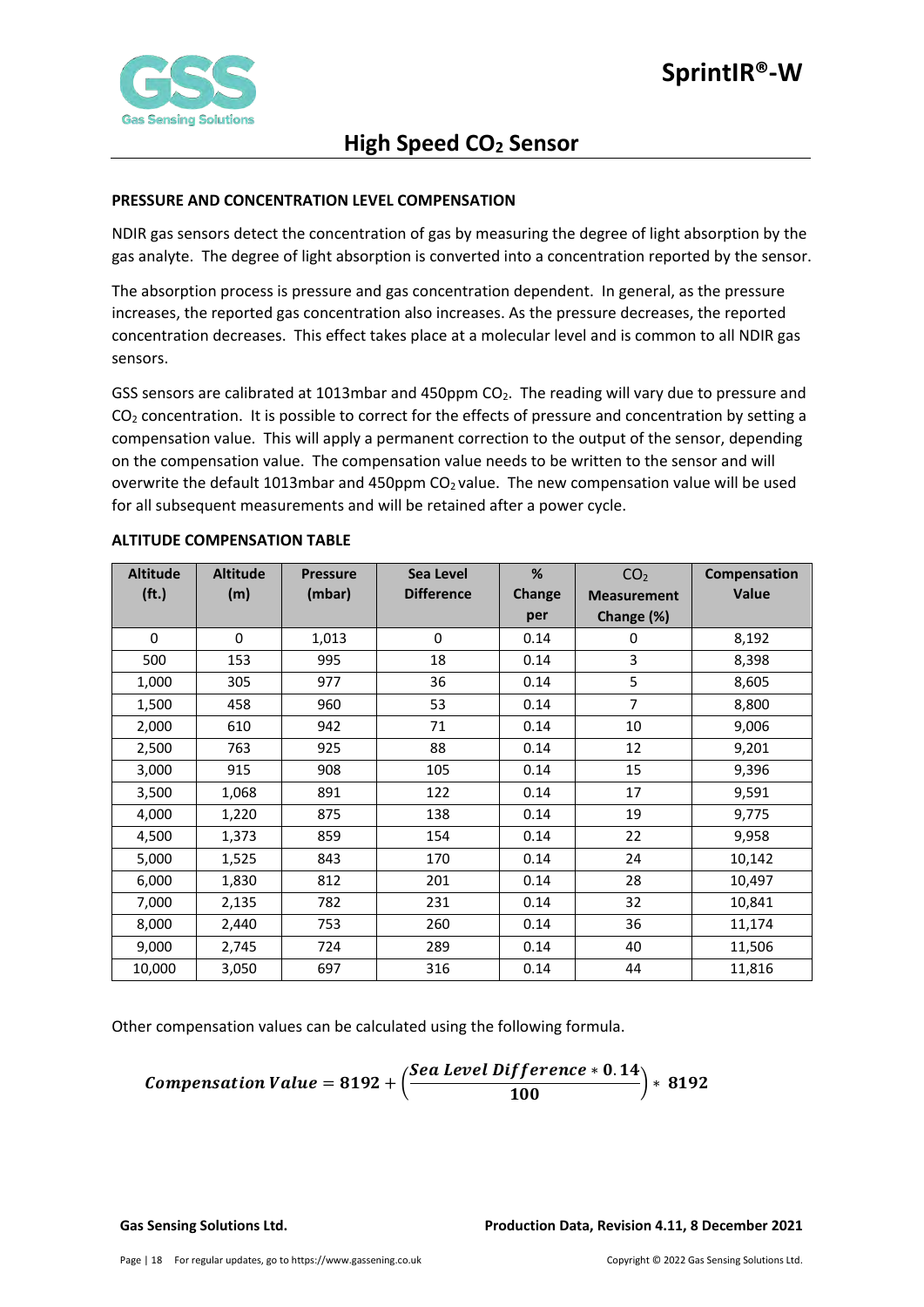

The pressure compensation values calculated above are only approximate and only valid for concentrations below 1%. For higher accuracy compensation, the sensor output must be adjusted for both pressure and concentration as the  $CO<sub>2</sub>$  level measured by the sensor is affected by both ambient pressure and gas concentration levels. To calculate the adjusted  $CO<sub>2</sub>$  level, use the following calculation.

> $Corrected CO2 Value =$ CO2 Measurement Value from Sensor (C1)  $1 + Y(1013 - P)$

where,

C1 = Concentration reading from sensor

P = Pressure in mbar

Where concentration is < 1500ppm.

 $Y = 2.6661 \times 10^{-16} x C1^4 - 1.1146 \times 10^{-12} x C1^3 + 1.7397 \times 10^{-9} x C1^2 - 1.2556 \times 10^{-6} x C1 - 9.8754 \times 10^{-4}$ 

Where concentration is >1500ppm.

 $\Upsilon = 2.811 \times 10^{-38} \chi \, C1^6 \, - \, 9.817 \, \times 10^{-32} \, \chi \, C1^5 \, + \, 1.304 \, \times 10^{-25} \, \chi \, C1^4 \, - \, 8.126 \, \times 10^{-20} \, \chi \, C1^3 \ \, + \, 2.311 \times 10^{-14} \, \chi \, C1^2$  $-$  2.195  $\times$  10<sup>-9</sup>  $\times$  C1  $-$  1.471  $\times$  10<sup>-3</sup>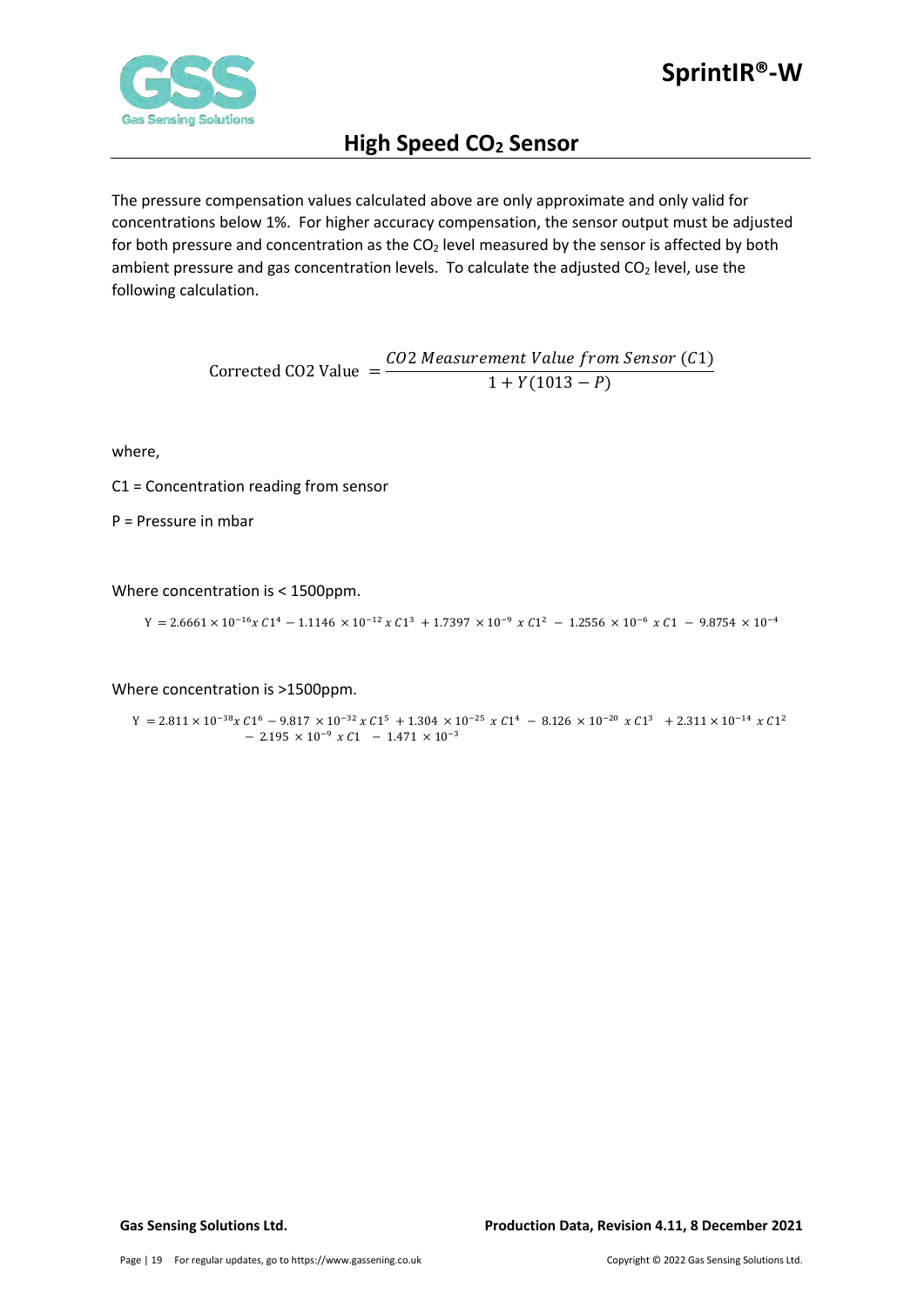

#### <span id="page-19-0"></span>**CONTROL INTERFACE**

The SprintIR® family of sensors are controlled by writing and reading from the sensor via its UART interface. The Rx\_In and Tx\_Out pins are normally high, suitable for direct connection to a UART. If the sensor is to be read by a true RS232 device (e.g. a PC), it is necessary to pass through a level converter to step up/down the voltage and invert the signal.

### <span id="page-19-1"></span>**CONTROL INTERFACE TIMING - UART MODE**

| <b>PARAMETER</b>      | <b>SYMBOL</b> | <b>MIN</b> | <b>TYP</b> | <b>MAX</b> | <b>UNIT</b> |
|-----------------------|---------------|------------|------------|------------|-------------|
| <b>Baud Rate</b>      |               |            | 9600       |            | Bits/s      |
| Data Bits             |               | 8          |            |            |             |
| Parity                |               | None       |            |            |             |
| Stop Bits             |               |            |            |            |             |
| Hardware Flow Control |               | None       |            |            |             |

### <span id="page-19-2"></span>**UART COMMAND PROTOCOL**

All UART commands must be terminated with a carriage return and line feed <CR><LF>, hex 0x0D 0x0A. In this document, this is shown as '\r\n'. UART commands that take a parameter always have a space between the letter and the parameter. The sensor will respond with a '?' if a command is not recognised. The two most common causes are missing spaces or missing <CR><LF> terminators.

All command communications are in ASCII and are terminated by carriage return, line feed (0x0D 0x0A). This document uses the protocol "\r\n" to indicate the carriage return line feed. All responses from the sensor, including measurements, have a leading space (ASCII character 32).

The character '#' represents an ASCII representation of a numeric character (0-9). Note there is a space between the first letter and any parameter. For example, the X command reads "X space 2000 carriage return line feed".

#### <span id="page-19-3"></span>**UART OPERATION**

When initially powered, the sensor will immediately start to transmit a  $CO<sub>2</sub>$  reading on receiving any character.

The  $CO<sub>2</sub>$  measurement is reported as:

*Z #####\r\n*

where  $Z$  ##### shows the  $CO<sub>2</sub>$  concentration.

Note that all outputs from the sensor have a leading space.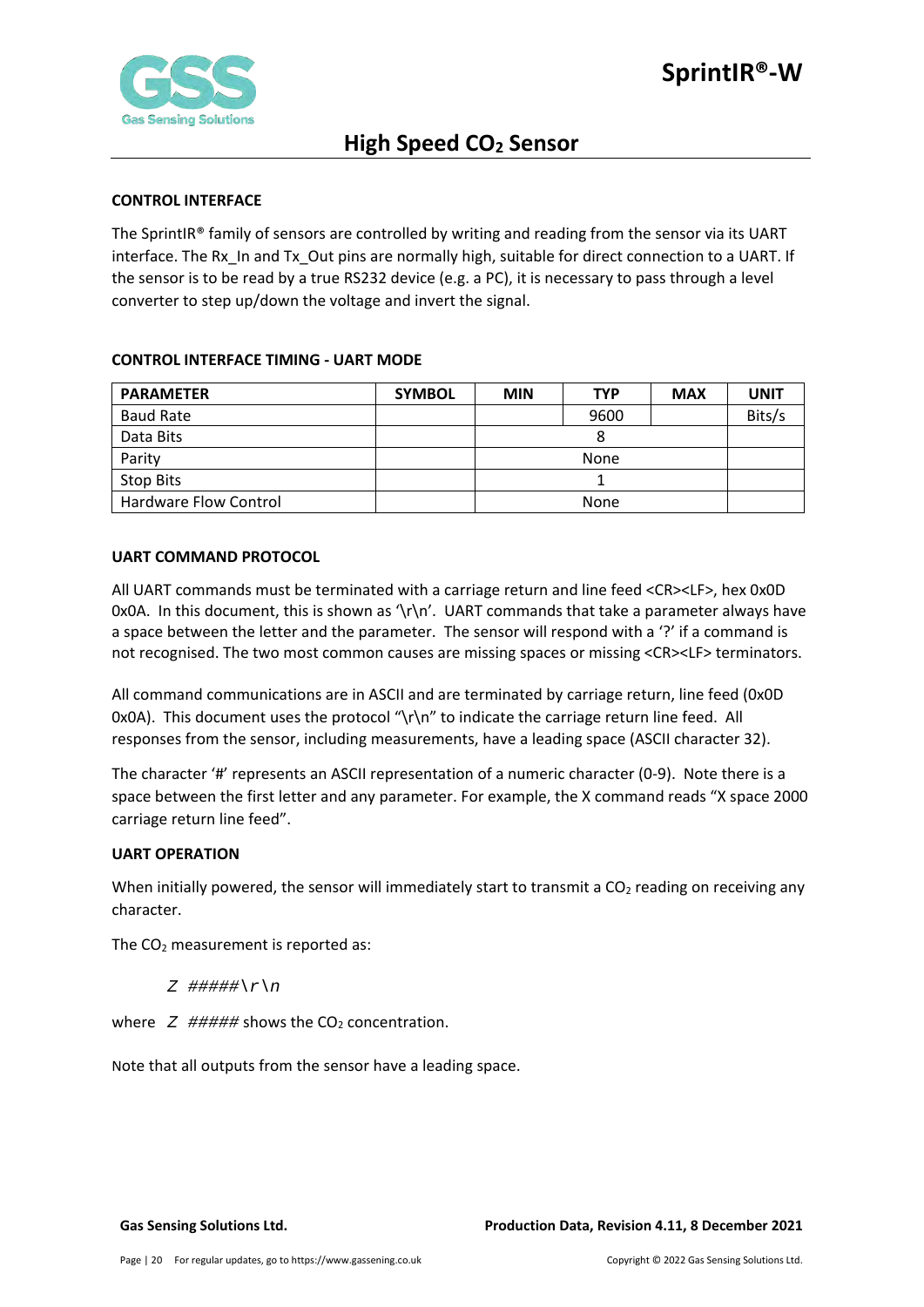

#### <span id="page-20-0"></span>**UART INTERFACE SUMMARY**

| <b>Syntax</b>      | <b>Use</b>                       | <b>Example</b> | Response          | <b>Comments</b>                |
|--------------------|----------------------------------|----------------|-------------------|--------------------------------|
| A ###\r\n          | Set value of the                 | A $32\$ r\n    | A 00032\r\n       | See "Digital Filter"           |
|                    | digital filter                   |                |                   |                                |
| $a\h$              | Return the value of              | a\r\n          | a 00128\r\n       | See "Digital Filter"           |
|                    | the digital filter               |                |                   |                                |
| $F$ ##########\r\n | Fine Tune the zero               | F 410 400\r\n  | F 33000\r\n       | See "Zero Point                |
|                    | point                            |                |                   | Setting"                       |
| $G\r\ln$           | Zero-point setting               | $G\r\ln$       | G 33000\r\n       | See "Zero Point                |
|                    | using fresh air                  |                |                   | Setting"                       |
| $H\rrbraket{n}$    | Returns the relative             |                | H 00551\r\n       |                                |
|                    | humidity value                   |                |                   |                                |
| $K$ #\r\n          | Switches the sensor              | $K 1\r \n$     | K 00001\r\n       |                                |
|                    | between different                |                |                   |                                |
|                    | modes                            |                |                   |                                |
| $M$ #####\r\n      | Sets the number of               | $M_6\h$  n     | M 00006\r\n       | See "Measurement               |
|                    | measurement data                 |                |                   | Data Outputs"                  |
|                    | types output by the              |                |                   |                                |
|                    | sensor                           |                |                   |                                |
| P 0 $\#$ ##\r\n    | Sets the CO <sub>2</sub> reading | P 0 19\r\n     | P 00000 00019\r\n | Two byte value,                |
| $P 1$ #\r\n        | for maximum voltage              | P 1 136\r\n    | P 00001 00136\r\n | $P$ 0 = MSB                    |
|                    | output level                     |                |                   | $P 1 = LSB$                    |
|                    |                                  |                |                   |                                |
|                    |                                  |                |                   | 5000ppm in the                 |
| P $8$ ###\r\n      | Sets value of CO <sub>2</sub>    | $P 8 1\$ r\n   | P 00008 00001\r\n | example                        |
| $P 9 # \r \n$      | background                       | P 9 144\r\n    | P 00009 00144\r\n | Two-byte value,<br>$P 8 = MSB$ |
|                    | concentration in ppm             |                |                   | $P_9 = LSB$                    |
|                    | for auto-zeroing                 |                |                   |                                |
|                    |                                  |                |                   | 400ppm in the                  |
|                    |                                  |                |                   | example                        |
| P 10 ###\r\n       | Sets value of CO <sub>2</sub>    | P 10 1\r\n     | P 00010 00001\r\n | Two-byte value,                |
| P 11 #\r\n         | background                       | P 11 144\r\n   | P 00011 00144\r\n | $P 10 = MSB$                   |
|                    | concentration in ppm             |                |                   | $P 11 = LSB$                   |
|                    | used for zero-point              |                |                   |                                |
|                    | setting in fresh air.            |                |                   | 400ppm in the                  |
|                    |                                  |                |                   | example                        |
| Q\r\n              | Reports the latest               | $Q\Gamma\$     | H 12345 T 12345 Z |                                |
|                    | measurement data                 |                | 00010\r\n         |                                |
|                    | types, as defined by             |                |                   |                                |
|                    | 'M'                              |                |                   |                                |
| S#####\r\n         | Sets the pressure and            | S 8192\r\n     | S 08192\r\n       | See "Pressure and              |
|                    | concentration                    |                |                   | <b>Concentration</b>           |
|                    | compensation value               |                |                   | Compensation"                  |
| s\r\n              | Returns the pressure             | s\r\n          | s 08192\r\n       | See "Pressure and              |
|                    | and concentration                |                |                   | Concentration                  |
|                    | compensation value               |                |                   | Compensation"                  |
| $T\rrbraket{n}$    | Returns the                      |                | T 01224\r\n       |                                |
|                    | temperature value                |                |                   |                                |
| U\r\n              | Zero-point setting               | U\r\n          | U 33000\r\n       | See "Zero Point                |
|                    | using nitrogen                   |                |                   | Setting"                       |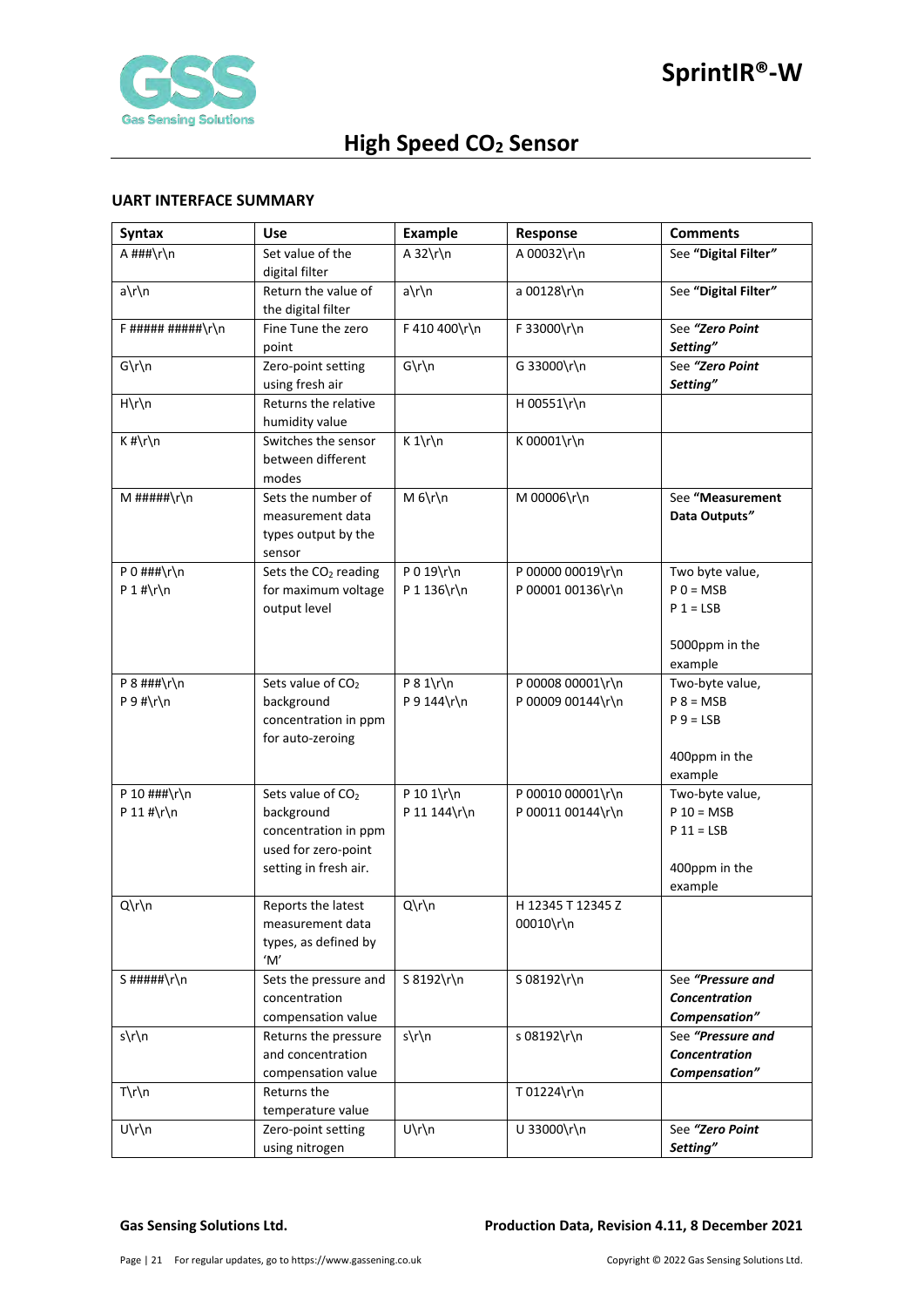

| <b>Syntax</b> | <b>Use</b>                        | <b>Example</b>          | Response          | <b>Comments</b>        |
|---------------|-----------------------------------|-------------------------|-------------------|------------------------|
| u #####\r\n   | Manual setting of the             | u 32997\r\n             | u 32997\r\n       | See "Zero Point        |
|               | zero point.                       |                         |                   | Setting"               |
| $X$ #####\r\n | Zero-point setting                | X 2000\r\n              | X 32997\r\n       | See "Zero Point        |
|               | using a known gas                 |                         |                   | Setting"               |
|               | calibration                       |                         |                   |                        |
| Y\r\n         | Return firmware                   | Y\r\n                   | Returns two lines |                        |
|               | version and sensor                |                         |                   |                        |
|               | serial number                     |                         |                   |                        |
| Z\r\n         | Return the most                   | $Z\r\ln$                | Z 01521\r\n       |                        |
|               | recent filtered CO <sub>2</sub>   |                         |                   |                        |
|               | measurement in ppm                |                         |                   |                        |
| z\r\n         | Return the most                   | $z\prime\prime\prime$ n | Z 01521\r\n       |                        |
|               | recent unfiltered CO <sub>2</sub> |                         |                   |                        |
|               | measurement in ppm                |                         |                   |                        |
| @ #.# #.#\r\n | Sets the timing for               | @ 1.0 8.0\r\n           | @ 1.0 8.0\r\n     | See "Auto-zeroing" for |
|               | initial and interval              |                         |                   | details                |
|               | auto-zeroing periods              |                         |                   |                        |
| @\r\n         | Returns the auto-                 | @ 1.0 8.0\r\n           | @ 1.0 8.0\r\n     | See "Auto-zeroing" for |
|               | zeroing configuration             |                         |                   | details                |
| @ 0\r\n       | Switch auto-zeroing               | @ 0\r\n                 | @ 0\r\n           | See "Auto-zeroing" for |
|               | on or off                         |                         |                   | details                |
| $\cdot \ln$   | Returns the scaling               | $\cdot \ln$             | .00010\r\n        | Multiply by 10 in the  |
|               | factor multiplier                 |                         |                   | example                |
|               | required to convert               |                         |                   |                        |
|               | the Z or z output to              |                         |                   |                        |
|               | ppm                               |                         |                   |                        |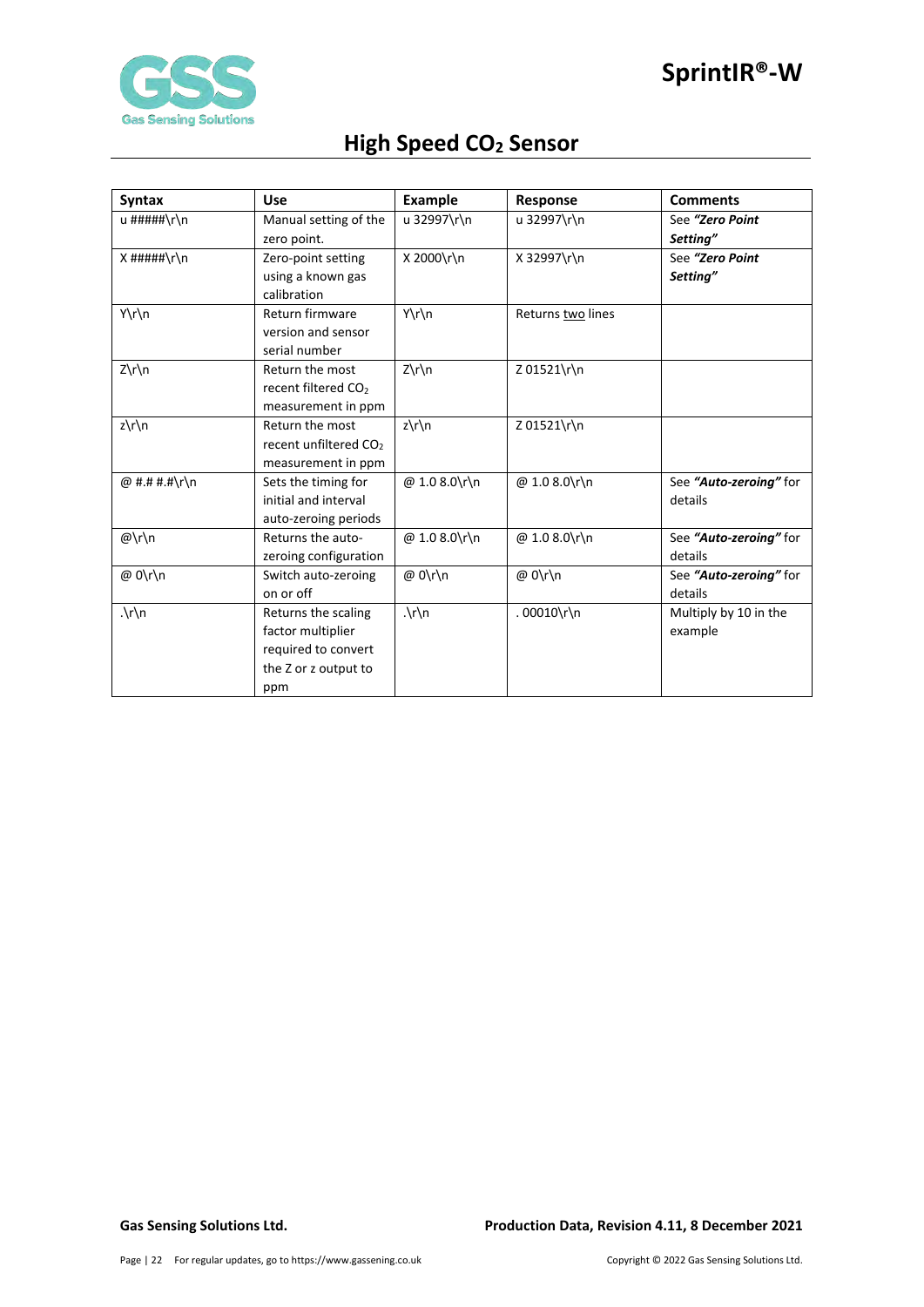

#### <span id="page-22-0"></span>**CO2 LEVEL MEASUREMENT VALUE - Z INFORMATION (0x5A)**

| <b>Description</b> | Reports the latest filtered $CO2$ measurement          |
|--------------------|--------------------------------------------------------|
| <b>Syntax</b>      | ASCII Character 'Z', terminated by 0x0D 0x0A (CR & LF) |
| Example            | $Z\Gamma$                                              |
| <b>Response</b>    | Z 00521\r\n                                            |

This value needs to be multiplied by the appropriate scaling factor to derive the ppm value. See the '.' command.

### <span id="page-22-1"></span>**CO2 LEVEL MEASUREMENT VALUE - z INFORMATION (0x7A)**

The sensor is also capable of reporting the real time unfiltered  $CO<sub>2</sub>$  measurement value.

| <b>Description</b> | Reports the unfiltered $CO2$ measurement               |  |  |  |
|--------------------|--------------------------------------------------------|--|--|--|
| <b>Syntax</b>      | ASCII Character 'Z', terminated by 0x0D 0x0A (CR & LF) |  |  |  |
| Example            | z\r\n                                                  |  |  |  |
| Response           | z 00521\r\n                                            |  |  |  |

#### <span id="page-22-2"></span>**'.' COMMAND (0x2E)**

To calculate the measurement value in ppm, the 'Z' or 'z' value, they must be converted into ppm by using the '.' multiplier factor. This multiplier will depend on the full-scale measurement range of the sensor. The multiplier is related to the full-scale range of the sensor.

The multiplier must also be used when sending  $CO<sub>2</sub>$  concentration levels to the sensor, for example when setting the fresh air  $CO_2$  concentration value. The '.' Command can also be used to read back the scaling factor.

For example, if the user wants to zero the sensor in a known concentration of gas (e.g. 450ppm), the value written to the sensor must be 450/scaling factor.

| <b>Description</b> | Returns a number indicating what multiplier must be applied to the ZCO <sub>2</sub> |  |  |  |  |
|--------------------|-------------------------------------------------------------------------------------|--|--|--|--|
|                    | measurement output to convert it into ppm.                                          |  |  |  |  |
| <b>Syntax</b>      | ASCII character '.', terminated by 0x0D 0x0A (CR & LF)                              |  |  |  |  |
| Example            | $\cdot \int r \, dr$                                                                |  |  |  |  |
| <b>Response</b>    | 00010\r\n<br>(this number is variable, usually 10)                                  |  |  |  |  |

| <b>Measurement</b><br><b>Range of Sensor</b> | CO <sub>2</sub> Measurement<br><b>Scaling Factor (Z)</b> | CO <sub>2</sub> Measurement<br><b>Output Units</b> | Example                      |
|----------------------------------------------|----------------------------------------------------------|----------------------------------------------------|------------------------------|
| $0 - 60%$                                    | 10                                                       | ppm/10                                             | $201200 = 12,000$ ppm = 1.2% |
| $0 - 100\%$                                  | 100                                                      | ppm/100                                            | $Z$ 01500 = 150,000ppm = 15% |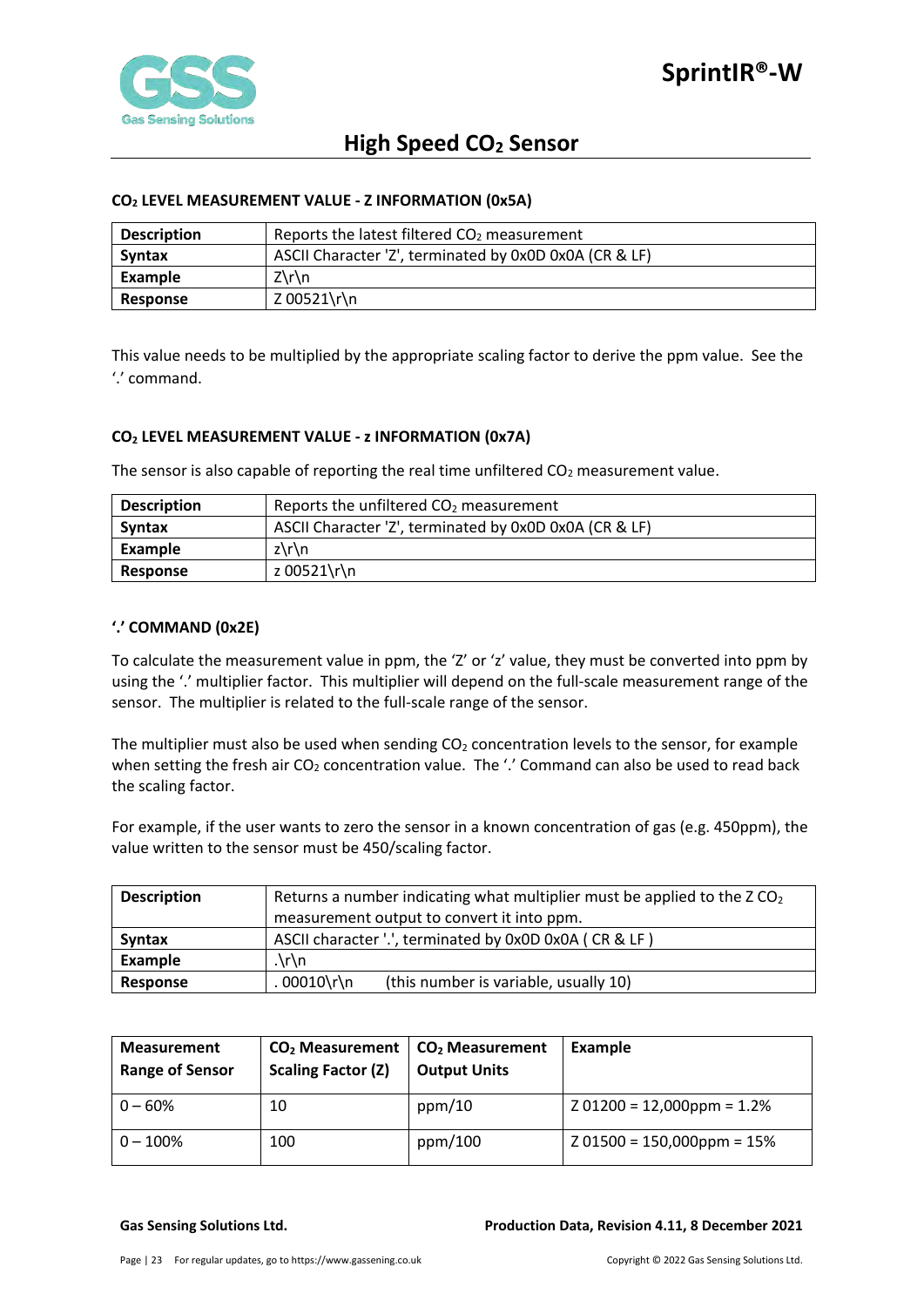

### <span id="page-23-0"></span>**TEMPERATURE MEASUREMENT VALUE - SprintIR®-W Option**

| <b>Command</b>  | <b>Use</b>                                             | <b>Example</b>         | Response    | <b>Comments</b>                                                                                                |
|-----------------|--------------------------------------------------------|------------------------|-------------|----------------------------------------------------------------------------------------------------------------|
| $T\rrbraket{n}$ | Returns the most<br>recent temperature<br>measurement. | <sup>-</sup> #####\r\n | T 01224\r\n | Where ##### is a 5-digit number.<br>Temperature (°C) = $(\# \# \# \# \# - 1000)/10$ .<br>22.4°C in the example |

| <b>Description</b> | Returns the most recent temperature measurement.                       |  |  |  |
|--------------------|------------------------------------------------------------------------|--|--|--|
| <b>Syntax</b>      | ASCII character 'T', SPACE, decimal, terminated by 0x0D 0x0A (CR & LF) |  |  |  |
| Example            | $T\rrbraket{n}$                                                        |  |  |  |
| Response           | T 01224\r\n<br>(this number is variable)                               |  |  |  |

#### <span id="page-23-1"></span>**HUMIDITY MEASUREMENT VALUE - SprintIR®-W Option**

| <b>Command</b>  | <b>Use</b>                                         | <b>Example</b> | Response    | <b>Comments</b>                                                                                         |
|-----------------|----------------------------------------------------|----------------|-------------|---------------------------------------------------------------------------------------------------------|
| $H\rrbraket{n}$ | Return the most<br>recent humidity<br>measurement. | $H$ #####\r\n  | H 00551\r\n | Where ##### is a 5-digit<br>number.<br>Humidity (%RH) = $\# \# \# \# / 10$ .<br>55.1% RH in the example |

| <b>Description</b> | Returns the most recent the humidity measurement.                      |  |  |  |
|--------------------|------------------------------------------------------------------------|--|--|--|
| Syntax             | ASCII character 'H', SPACE, decimal, terminated by 0x0D 0x0A (CR & LF) |  |  |  |
| Example            | $H\rrbracket$ n                                                        |  |  |  |
| Response           | H 00551\r\n<br>(this number is variable)                               |  |  |  |

Note both temperature and humidity outputs are a factory fit option on the SprintIR®-W only. If not fitted, sensor will return either T 00000 or H 00000.

The sensor default data output is filtered  $CO<sub>2</sub>$  only. To output temperature, humidity, and filtered CO2, send "M 4164\r\n" (see *"Measurement Data Outputs"*).

The output format will have the form: *H 00345 T 01195 Z 00065\r\n* 

This example indicates 34.5% RH, 19.5 $^{\circ}$ C and 650ppm CO<sub>2</sub>.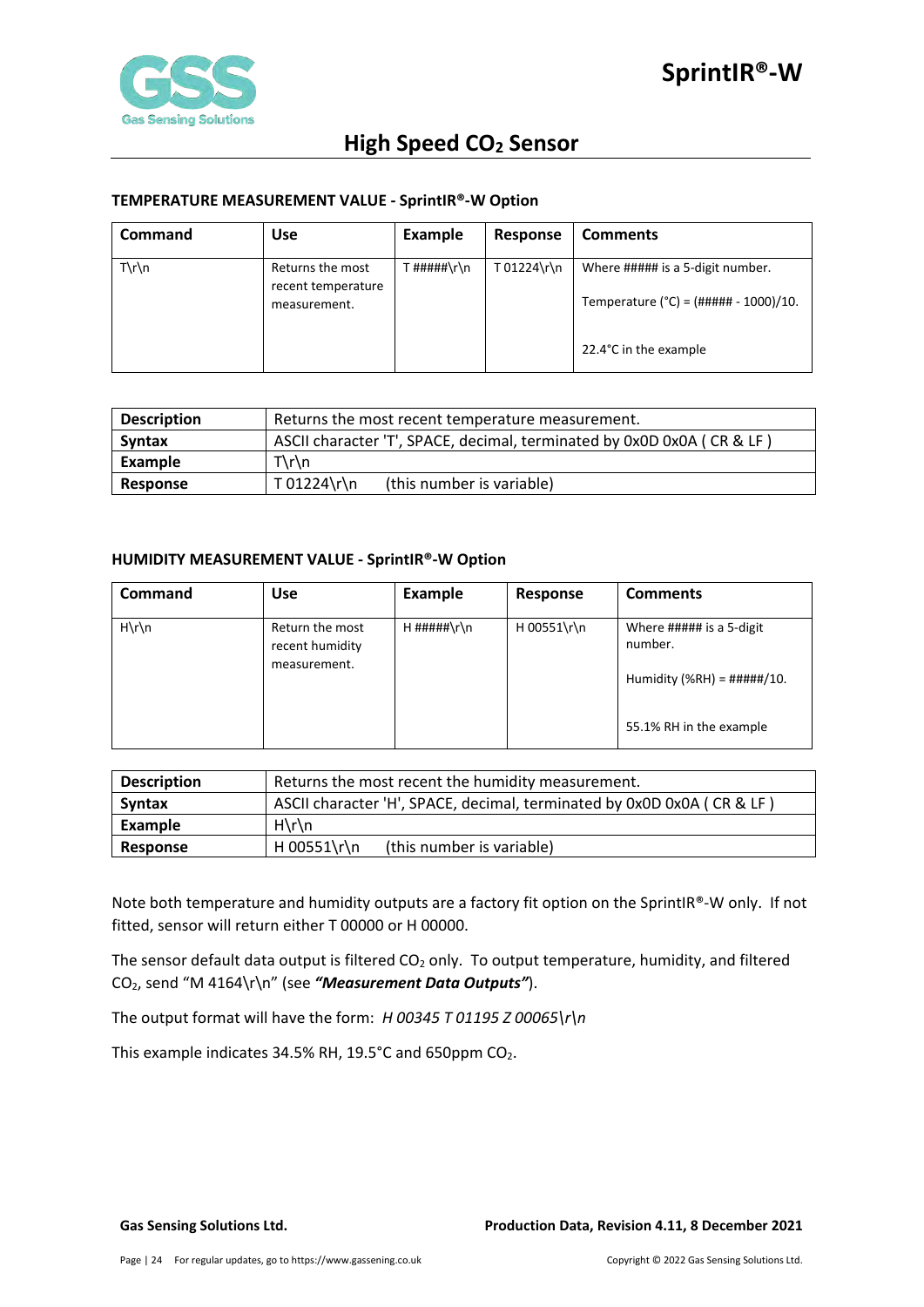

### <span id="page-24-0"></span>**CO2 ANALOGUE OUTPUT COMMAND**

| <b>Description</b> | Sets the $CO2$ reading for maximum voltage output level.                    |  |  |  |  |
|--------------------|-----------------------------------------------------------------------------|--|--|--|--|
|                    | Typically set to sensor full scale value.                                   |  |  |  |  |
|                    | Value is scaled by CO <sub>2</sub> value multiplier, see '.' command.       |  |  |  |  |
| <b>Syntax</b>      | ASCII character 'P', SPACE, then 0, SPACE, then MSB terminated by 0x0D      |  |  |  |  |
|                    | 0x0A (CR & LF)                                                              |  |  |  |  |
|                    |                                                                             |  |  |  |  |
|                    | ASCII character 'P' then a space, then 1, then a space, then LSB terminated |  |  |  |  |
|                    | by $0x0D$ $0x0A$ $(CR & E)$                                                 |  |  |  |  |
| <b>Example</b>     | $P 0 19 \rln$                                                               |  |  |  |  |
|                    | $P 1 136 \r \ln$                                                            |  |  |  |  |
| <b>Response</b>    | P 00000 00019\r\n                                                           |  |  |  |  |
|                    | P 00001 00136\r\n                                                           |  |  |  |  |

The value is entered as a two-byte word, MSB first.

MSB = Integer (Scale/256)  $LSB = Scale - (256*MSB)$ 

In the above example, the scale is being set to 5000ppm

MSB = Integer (5000/256) = 19 LSB =  $5000 - (256*19) = 136$ 

The analogue output is turned ON when a valid output value is set. To turn off the analogue output, set P0 and P1 to zero.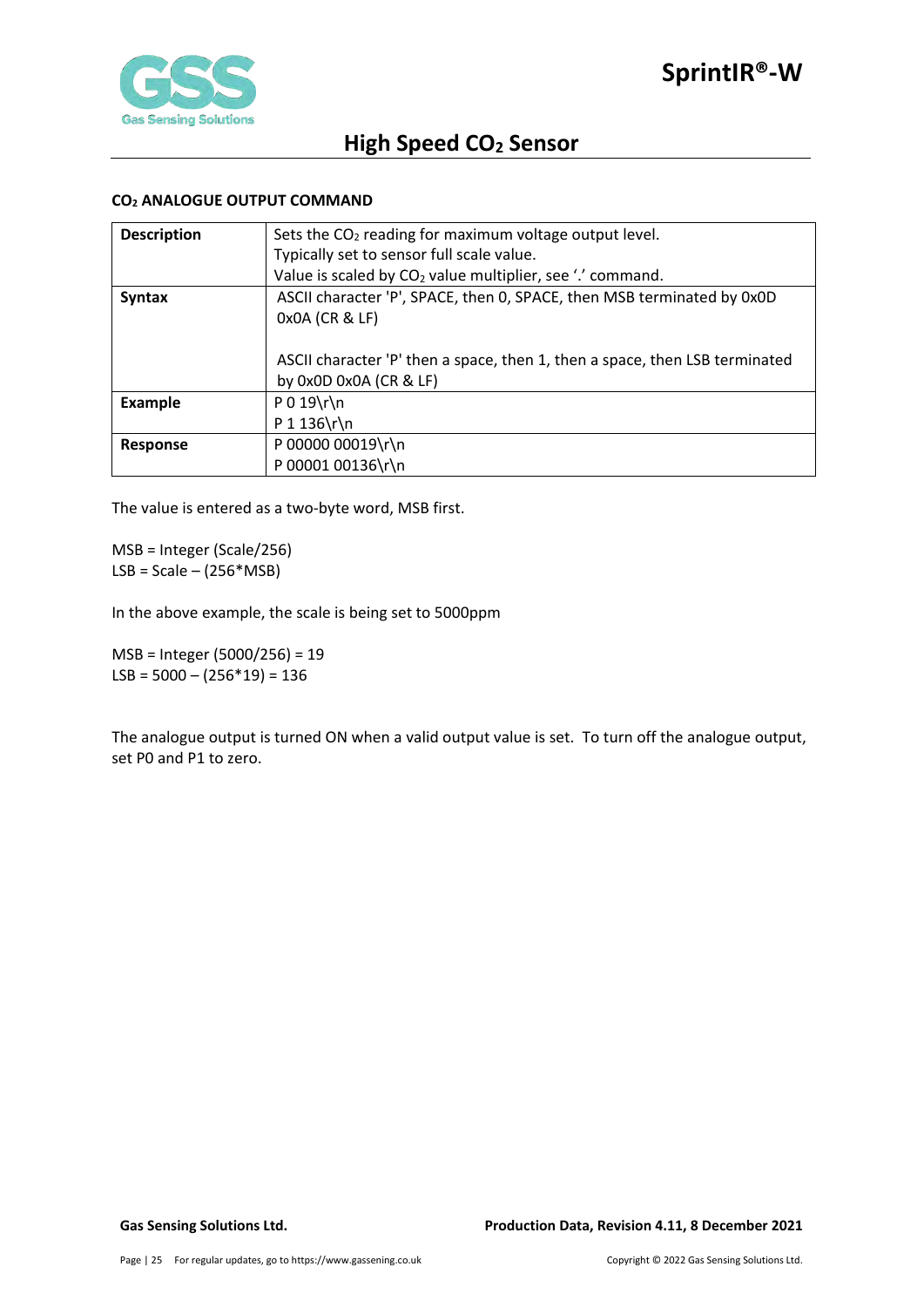

#### <span id="page-25-0"></span>**K COMMAND**

The SprintIR®-W has 3 potential modes of operation, controlled by the K command.

| <b>Mode</b> | Value | <b>Description</b>    |                                                                                                                                                                                                                                                                                                                              |
|-------------|-------|-----------------------|------------------------------------------------------------------------------------------------------------------------------------------------------------------------------------------------------------------------------------------------------------------------------------------------------------------------------|
| Mode 0      | $K=0$ | Sleep Mode            | Sensor is in a SLEEP mode, waiting for commands. No<br>measurements are made. There is no latency in<br>command responses. All commands that report<br>measurements or alter the zero-point settings are<br>disabled in Mode 0. Mode 0 is NOT retained after power<br>cycling.                                               |
| Mode 1      | $K=1$ | <b>Streaming Mode</b> | This is the factory default setting. Measurements are<br>reported twice per second. Commands are processed<br>when received, except during measurement activity, so<br>there may be a time delay of up to 100ms in responding<br>to commands.                                                                                |
| Mode 2      | $K=2$ | Polling Mode          | In polling mode, the sensor only reports readings when<br>requested. The sensor will continue to take<br>measurements in the background, but the output stream<br>is suppressed until data is requested. The sensor will<br>always power up in streaming or polling mode,<br>whichever mode was used before the power cycle. |

| <b>Command</b> | Use                                                          | <b>Default</b> | Range | Example | Response | <b>Comments</b>  |
|----------------|--------------------------------------------------------------|----------------|-------|---------|----------|------------------|
| $K \# \r \n$   | Switches the<br>sensor between<br>different control<br>modes |                |       | $K 1\$  | $K 1\$   | See 'K' Commands |

### <span id="page-25-1"></span>**K COMMAND (0x4B)**

| <b>Description</b> | Sets the control interface mode                                        |  |  |
|--------------------|------------------------------------------------------------------------|--|--|
| Syntax             | ASCII character 'K', SPACE, mode number, terminated by 0x0D 0x0A (CR & |  |  |
|                    | LF)                                                                    |  |  |
| Example            | $K 1\$                                                                 |  |  |
| Response           | K 00001\r\n<br>(this number is variable)                               |  |  |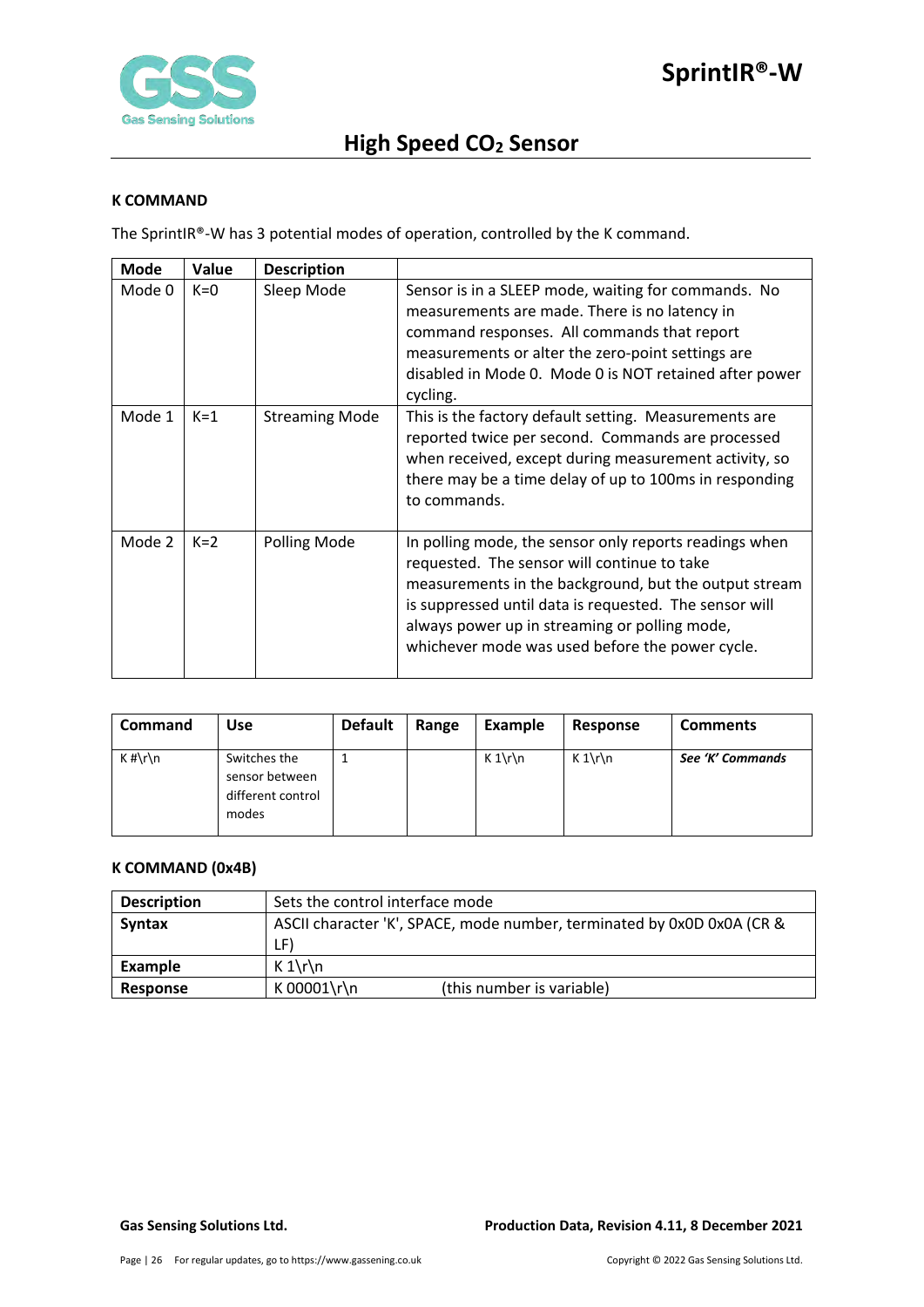

#### <span id="page-26-0"></span>**DIGITAL FILTER COMMANDS**

| <b>Command</b> | Use                                | <b>Default</b> | Range        | Example   | Response    | <b>Comments</b> |
|----------------|------------------------------------|----------------|--------------|-----------|-------------|-----------------|
| A ###\r\n      | Set value of the<br>digital filter | 16             | 1 -<br>65535 | A $16\$ n | A 00016\r\n |                 |
| a\r\n          | Return value of<br>digital filter  |                | 1 -<br>65535 | a\r\n     | a 00016\r\n |                 |

### <span id="page-26-1"></span>**A COMMAND (0x41)**

| <b>Description</b> | Set the value for the digital filter                                   |  |  |  |
|--------------------|------------------------------------------------------------------------|--|--|--|
| <b>Syntax</b>      | ASCII character 'A', SPACE, decimal, terminated by 0x0D 0x0A (CR & LF) |  |  |  |
| Example            | A $16\$ r\n                                                            |  |  |  |
| Response           | A 00016\r\n<br>(this number is variable)                               |  |  |  |

### <span id="page-26-2"></span>**a COMMAND (0x61)**

| <b>Description</b> | Set the value for the digital filter                                   |  |  |  |
|--------------------|------------------------------------------------------------------------|--|--|--|
| <b>Syntax</b>      | ASCII character 'A', SPACE, decimal, terminated by 0x0D 0x0A (CR & LF) |  |  |  |
| Example            | A $16\$ r\n                                                            |  |  |  |
| Response           | A 00016\r\n<br>(this number is variable)                               |  |  |  |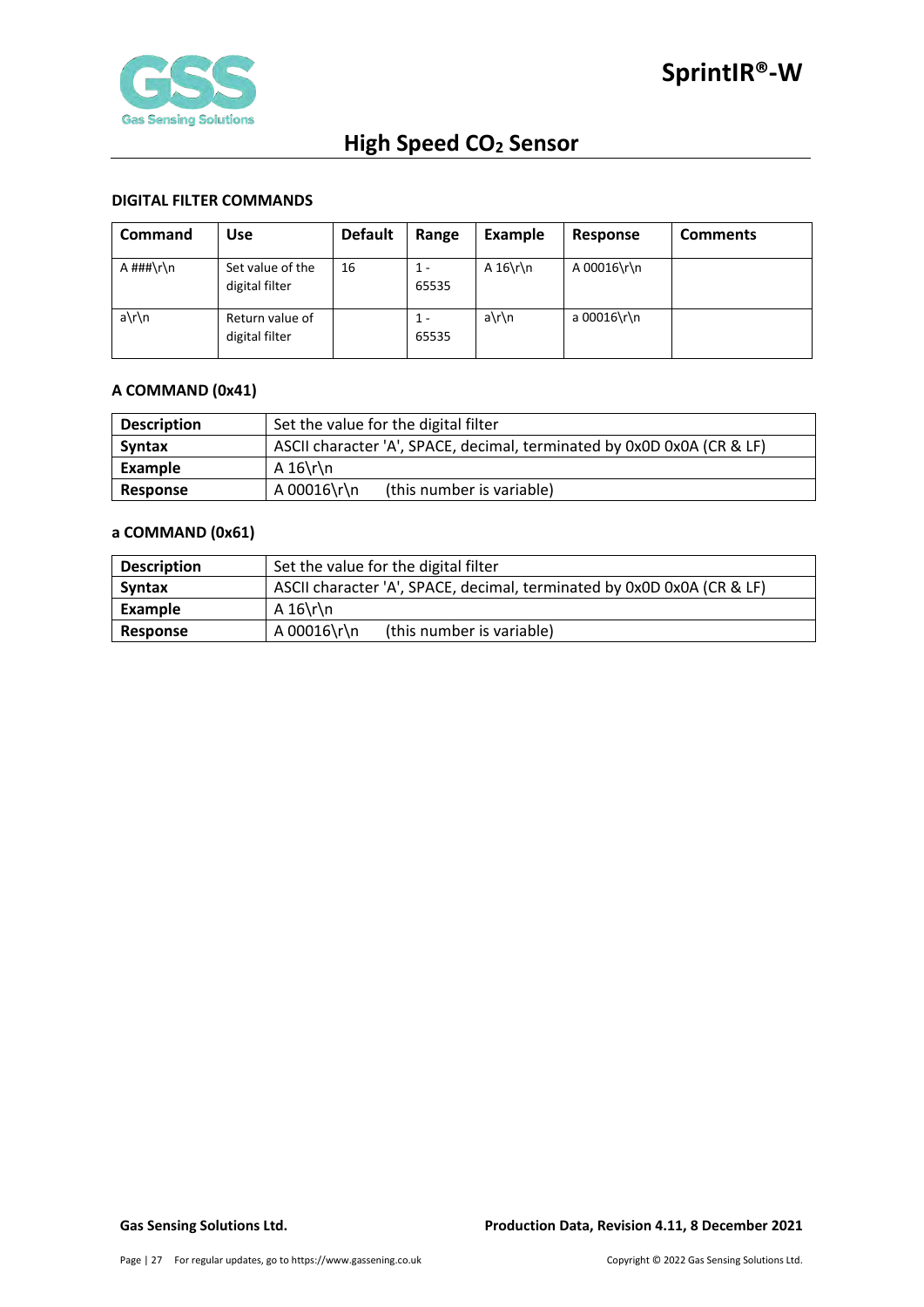

### <span id="page-27-0"></span>**ZERO POINT SETTING COMMANDS**

| <b>Command</b>                    | <b>Use</b>                                                                                                                    | <b>Default</b>             | Range              | <b>Example</b>                               | Response                                     | <b>Comments</b>                                                             |
|-----------------------------------|-------------------------------------------------------------------------------------------------------------------------------|----------------------------|--------------------|----------------------------------------------|----------------------------------------------|-----------------------------------------------------------------------------|
| <b>F#####</b><br>#####\r\n        | Fine Tune the<br>zero point                                                                                                   |                            | Range of<br>sensor | F410<br>400\r\n                              | F 33000\r\n                                  | See "Zero Point<br>Setting"                                                 |
| $G\r\ln$                          | Zero-point<br>setting using<br>fresh air                                                                                      |                            |                    | $G\r\ln$                                     | G 33000\r\n                                  | See "Zero Point<br>Setting"                                                 |
| $U\r\ln$                          | Zero-point<br>setting using<br>nitrogen                                                                                       |                            |                    | $U\r\ln$                                     | U 33000\r\n                                  | See "Zero Point<br>Setting"                                                 |
| u #####\r\n                       | Manual setting<br>of the zero<br>point                                                                                        |                            |                    | $\mathbf{u}$<br>32997\r\n                    | u 32997\r\n                                  | See "Zero Point<br>Setting"                                                 |
| $X$ #####\r\n                     | Zero-point<br>setting using a<br>known gas<br>concentration                                                                   |                            | Range of<br>sensor | X 2000\r\n                                   | X 32997\r\n                                  | See "Zero Point<br>Setting"                                                 |
| $P 8$ ###\r\n<br>$P 9 # \r \n$    | Sets value of<br>CO <sub>2</sub><br>background<br>concentration<br>in ppm for<br>auto-zeroing                                 | $P 8 1\$<br>P 9 144\r\n    |                    | $P 8 1\$ r\n<br><b>P</b> 9<br>$144\hbox{rh}$ | P 00008<br>00001\r\n<br>P 00009<br>00144\r\n | Two-byte value,<br>$P 8 = MSB$<br>$P 9 = LSB$<br>400ppm in the<br>example   |
| P 10 $\#$ # $\r \n$<br>P 11 #\r\n | Sets value of<br>CO <sub>2</sub><br>background<br>concentration<br>in ppm used<br>for zero- point<br>zeroing in<br>fresh air. | P 10 1\r\n<br>P 11 144\r\n |                    | P 10 1\r\n<br>P 11<br>$144\$ r\n             | P 00010<br>00001\r\n<br>P 00011<br>00144\r\n | Two-byte value,<br>$P 10 = MSB$<br>$P 11 = LSB$<br>400ppm in the<br>example |

### <span id="page-27-1"></span>**F COMMAND (0x46)**

| <b>Description</b> | Calibrates the zero-point using a known reading and a known $CO2$            |  |  |  |  |
|--------------------|------------------------------------------------------------------------------|--|--|--|--|
|                    | concentration terminated by 0x0D 0x0A (CR & LF)                              |  |  |  |  |
| <b>Syntax</b>      | ASCII character 'F', SPACE, then the reported gas concentration, SPACE, then |  |  |  |  |
|                    | the actual gas concentration, terminated by 0x0D 0x0A (CR & LF)              |  |  |  |  |
| Example            | $F$ 41 39\r\n                                                                |  |  |  |  |
| Response           | F 33000\r\n<br>(the numbers are variable)                                    |  |  |  |  |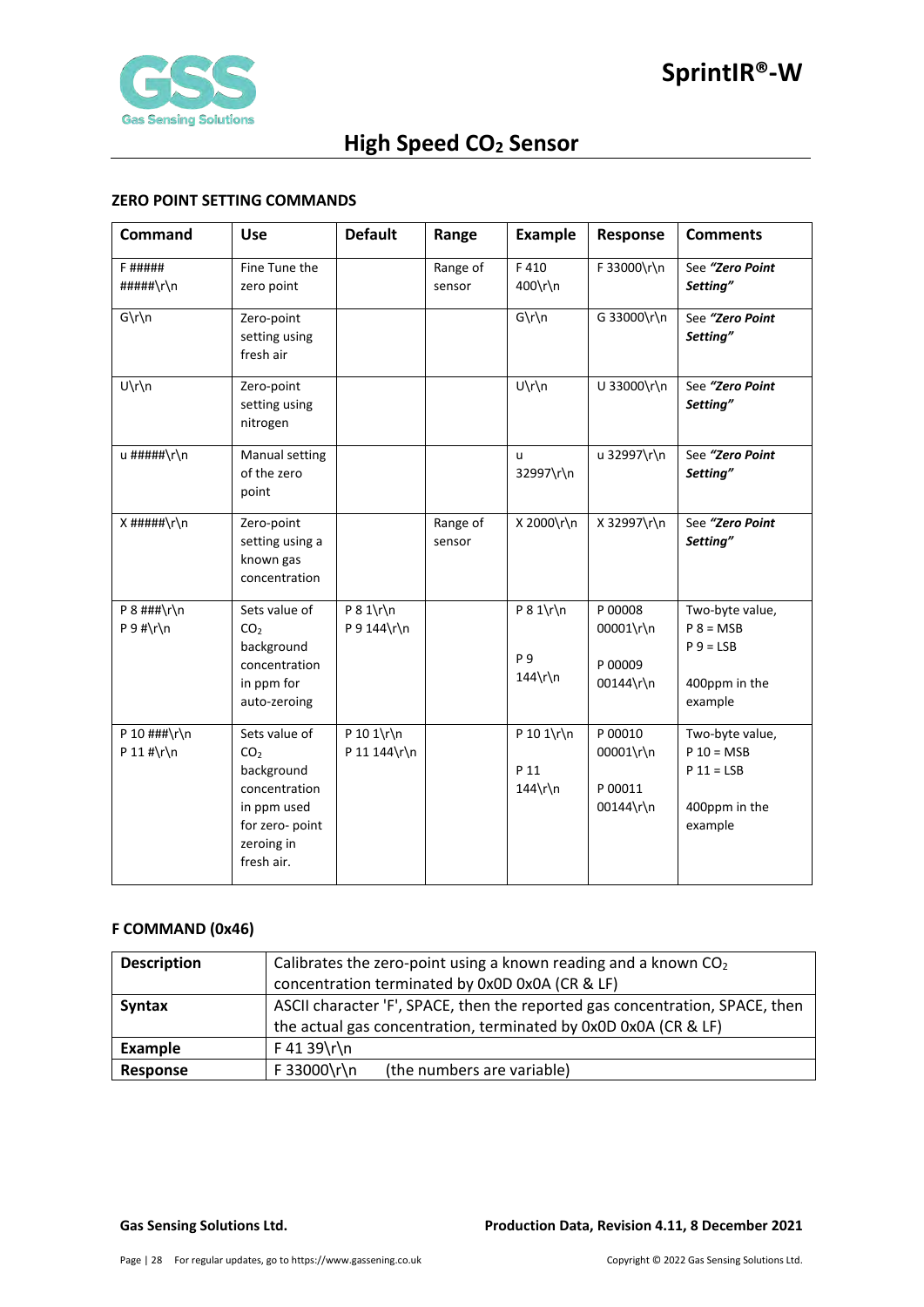

## <span id="page-28-0"></span>**G COMMAND (0x47)**

| <b>Description</b> | Sets the zero point assuming the sensor is in fresh air (typically 400ppm $CO2$ ). |  |  |  |
|--------------------|------------------------------------------------------------------------------------|--|--|--|
|                    | but level can be set by user - see P commands.)                                    |  |  |  |
| <b>Syntax</b>      | ASCII character 'G' terminated by 0x0D 0x0A (CR & LF)                              |  |  |  |
| Example            | $G\$ n                                                                             |  |  |  |
| Response           | G 33000\r\n<br>(the number is variable)                                            |  |  |  |

#### <span id="page-28-1"></span>**U COMMAND (0x55)**

| <b>Description</b> | Sets the zero point assuming the sensor is in 0ppm $CO2$ such as nitrogen. |  |  |  |
|--------------------|----------------------------------------------------------------------------|--|--|--|
| <b>Syntax</b>      | ASCII Character 'U' terminated by 0x0D 0x0A (CR & LF)                      |  |  |  |
| Example            | $U\$ n                                                                     |  |  |  |
| <b>Response</b>    | U 32767\r\n<br>(the number is variable)                                    |  |  |  |

## <span id="page-28-2"></span>**u COMMAND (0x75)**

| <b>Description</b> | Forces a specific zero set point value.                                     |  |  |
|--------------------|-----------------------------------------------------------------------------|--|--|
|                    | Input value is scaled by CO <sub>2</sub> value multiplier, see '.' command. |  |  |
| <b>Syntax</b>      | ASCII character 'u', SPACE, then the gas concentration, terminated by 0x0D  |  |  |
|                    | 0x0A (CR & LF)                                                              |  |  |
| Example            | u 32767\r\n                                                                 |  |  |
| Response           | u 32767\r\n                                                                 |  |  |

### <span id="page-28-3"></span>**X COMMAND (0x58)**

| <b>Description</b> | Sets the zero point with the sensor in a known concentration of CO <sub>2</sub> . Input<br>value is scaled by CO <sub>2</sub> value multiplier, see '.' command. |  |  |  |
|--------------------|------------------------------------------------------------------------------------------------------------------------------------------------------------------|--|--|--|
| <b>Syntax</b>      | ASCII character 'X', SPACE, then the gas concentration, terminated by 0x0D<br>(CR & LF)                                                                          |  |  |  |
| Example            | X 1000\r\n                                                                                                                                                       |  |  |  |
| Response           | X 33000\r\n<br>(the number is variable).                                                                                                                         |  |  |  |

#### <span id="page-28-4"></span>**P COMMAND - CO2 Level for Auto-Zeroing**

| <b>Description</b> | Sets the value of $CO2$ in ppm used for auto-zeroing.                                                 |  |  |
|--------------------|-------------------------------------------------------------------------------------------------------|--|--|
|                    | Input value is scaled by CO <sub>2</sub> value multiplier, see '.' command.                           |  |  |
| <b>Syntax</b>      | ASCII character 'P', SPACE, then 8, SPACE, then MSB terminated by 0x0D                                |  |  |
|                    | 0x0A (CR & LF)                                                                                        |  |  |
|                    | ASCII character 'P' then a space, then 9, then a space, then LSB terminated<br>by 0x0D 0x0A (CR & LF) |  |  |
| <b>Example</b>     | $P 8 0 \rightharpoonup n$                                                                             |  |  |
|                    | $P$ 9 40\r\n                                                                                          |  |  |
| <b>Response</b>    | $p 8 0 \rln$                                                                                          |  |  |
|                    | $p 9 40 \rln$                                                                                         |  |  |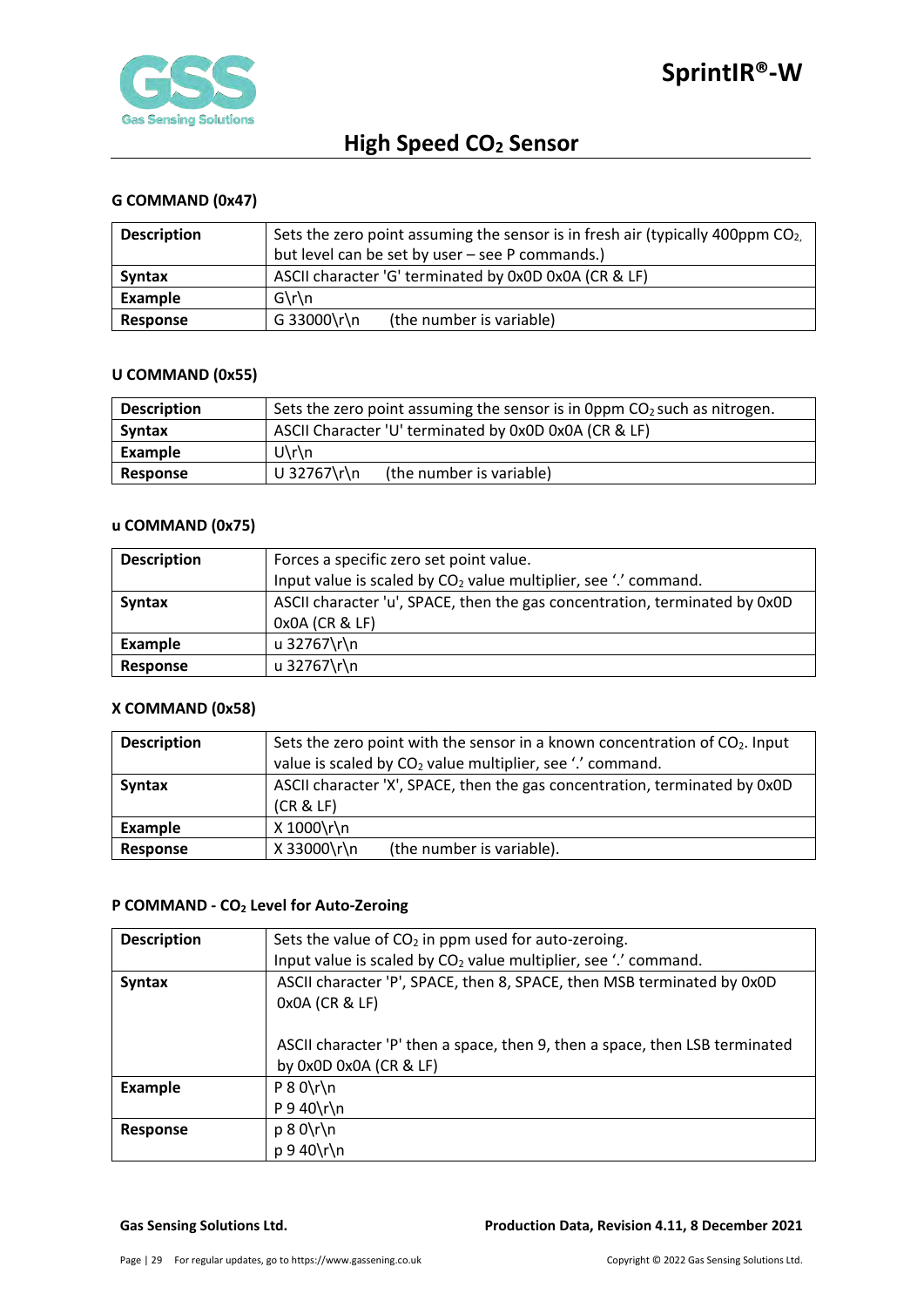

The value is entered as a two-byte word, MSB first.

MSB = Integer (Concentration/256) LSB = Concentration – (256\*MSB)

In the above example, target  $CO<sub>2</sub>$  background concentration is 400ppm.

MSB = Integer (400/256) = 1  $LSB = 400 - 256 = 144$ 

#### <span id="page-29-0"></span>**P COMMAND – CO2 Level for Zero-Point Setting**

| <b>Description</b> | Sets value of $CO2$ in ppm for zero-point setting in fresh air.                           |  |  |  |
|--------------------|-------------------------------------------------------------------------------------------|--|--|--|
|                    | Input value is scaled by $CO2$ value multiplier, see '.' command.                         |  |  |  |
| <b>Syntax</b>      | ASCII character 'P', SPACE, then 10, SPACE, then MSB terminated by 0x0D<br>0x0A (CR & LF) |  |  |  |
|                    | ASCII character 'P', SPACE, then 11, SPACE, then LSB terminated by 0x0D<br>0x0A (CR & LF) |  |  |  |
| <b>Example</b>     | $P 10 7\$ r\                                                                              |  |  |  |
|                    | P 11 208\r\n                                                                              |  |  |  |
| <b>Response</b>    | $p 10 7\$ r $\n$                                                                          |  |  |  |
|                    | p 11 208\r\n                                                                              |  |  |  |

MSB = Integer (Concentration/256) LSB = Concentration – (256\*MSB)

In the above example, target zero-point  $CO<sub>2</sub>$  concentration is 2000ppm.

MSB = Integer (2000/256) = 7  $LSB = 2000 - (256 * MSB) = 208$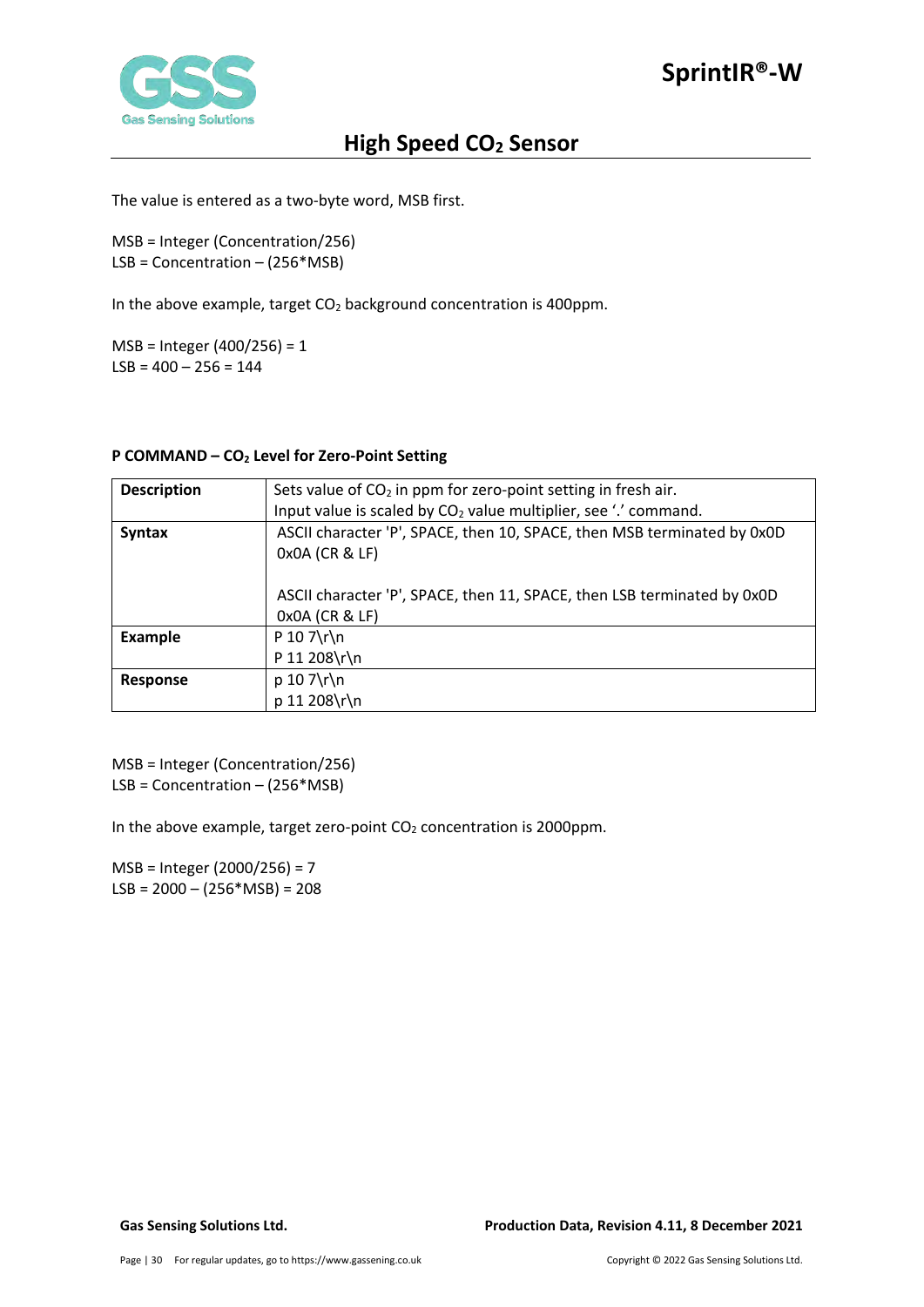

#### <span id="page-30-0"></span>**AUTO-ZEROING INTERVALS**

| <b>UART</b><br><b>Command</b> | <b>Use</b>                           | <b>Default</b> | Range | Example       | Response      | <b>Comments</b>                       |
|-------------------------------|--------------------------------------|----------------|-------|---------------|---------------|---------------------------------------|
| @ #.# #.#\r\n                 | Auto-zeroing<br>interval<br>settings |                |       | @ 1.0 8.0\r\n | @ 1.0 8.0\r\n | See "Auto-<br>Zeroing" for<br>details |

#### <span id="page-30-1"></span>**@ COMMAND (0x40)**

| <b>Description</b> | Set the 'Initial Interval' and 'Regular Interval' for auto-zeroing events. |  |  |  |
|--------------------|----------------------------------------------------------------------------|--|--|--|
| <b>Syntax</b>      | ASCII character '@', SPACE, decimal, SPACE, decimal terminated by 0x0D     |  |  |  |
|                    | $0x0A$ (CR & LF)                                                           |  |  |  |
| Example            | @ 1.0 8.0\r\n                                                              |  |  |  |
| <b>Response</b>    | @ 1.0 8.0\r\n<br>(the number mirrors the input value)                      |  |  |  |

Both the initial interval and regular interval are given in days. Both must be entered with a decimal point and one figure after the decimal point. In the above example, the auto-zero interval is set to 8 days, and the initial interval set to 1 day.

- On this sensor type, auto-zero is disabled by default
- To enable auto-zero, send interval as required  $@1.08.0\$ r $\n\$ n
- To disable auto-zero, send *@ 0\r\n*
- To determine the auto-zero configuration, send  $@{\rceil}$ n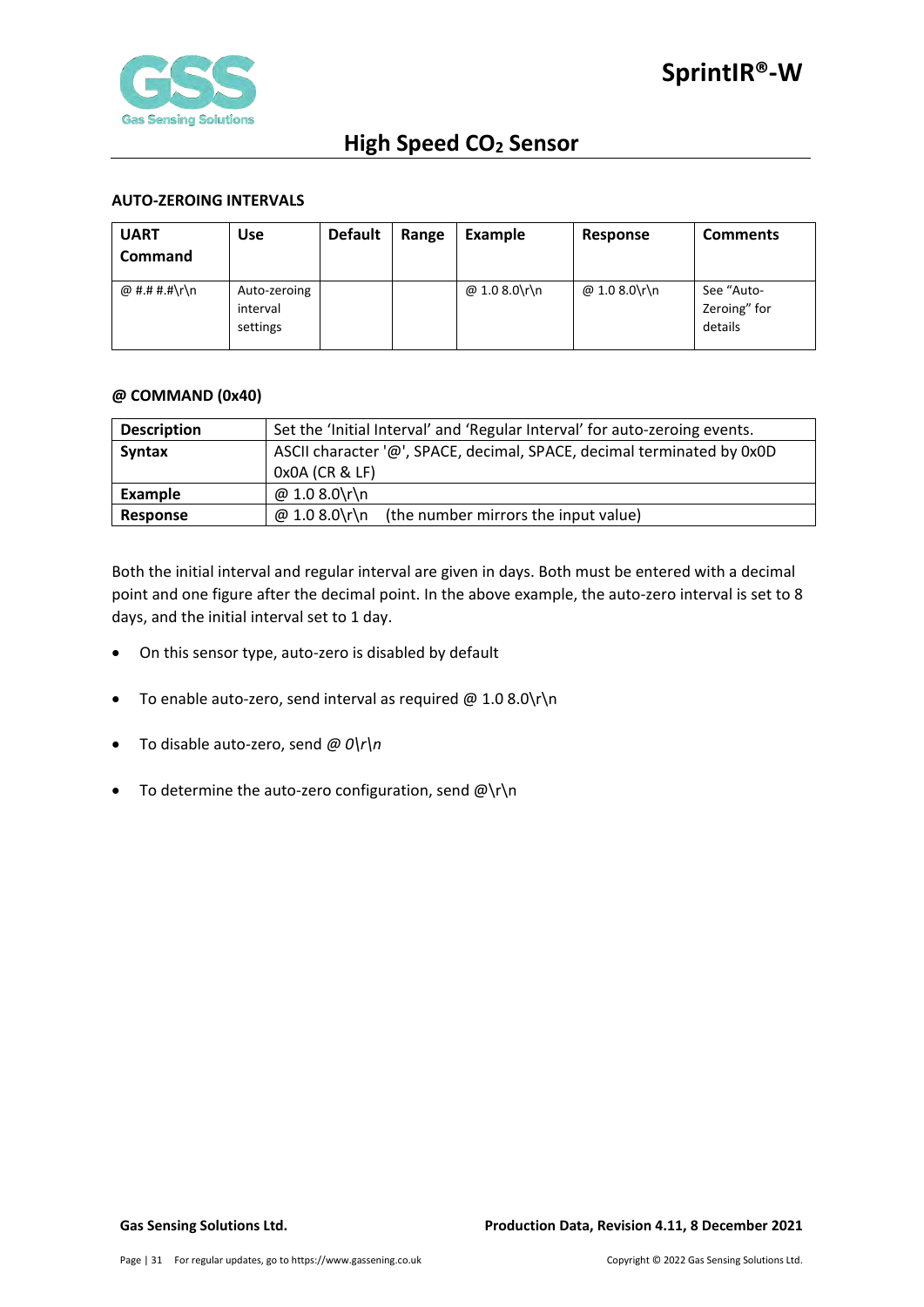

#### <span id="page-31-0"></span>**PRESSURE AND CONCENTRATION COMPENSATION**

| <b>UART</b>   | <b>Use</b>                                                         | <b>Default</b> | Range   | Example       | Response    | <b>Comments</b>                                            |
|---------------|--------------------------------------------------------------------|----------------|---------|---------------|-------------|------------------------------------------------------------|
| Command       |                                                                    |                |         |               |             |                                                            |
| $S$ #####\r\n | Sets the pressure<br>and concentration<br>compensation value       | 8192           | 0-65536 | $S 8192\$ r\n | S 08192\r\n | See "Pressure and<br><b>Concentration</b><br>Compensation" |
| $s\$ n        | Returns the<br>pressure and<br>concentration<br>compensation value |                |         | $s\$ n        | s 08192\r\n | See "Pressure and<br><b>Concentration</b><br>Compensation" |

#### <span id="page-31-1"></span>**S COMMAND (0x53)**

| <b>Description</b> | Set the 'Pressure and Concentration Compensation' value                |  |  |
|--------------------|------------------------------------------------------------------------|--|--|
| Syntax             | ASCII character 'S', SPACE, decimal, terminated by 0x0D 0x0A (CR & LF) |  |  |
| Example            | S 8192\r\n                                                             |  |  |
| Response           | $S 8192 \rln$<br>(the number mirrors the input value)                  |  |  |

## <span id="page-31-2"></span>**s COMMAND (0x73)**

| <b>Description</b> | Reports the 'Pressure and Concentration Compensation' value. |
|--------------------|--------------------------------------------------------------|
| <b>Syntax</b>      | ASCII Character 's', terminated by 0x0D 0x0A (CR & LF)       |
| Example            | $s\$ n                                                       |
| <b>Response</b>    | s 8192\r\n                                                   |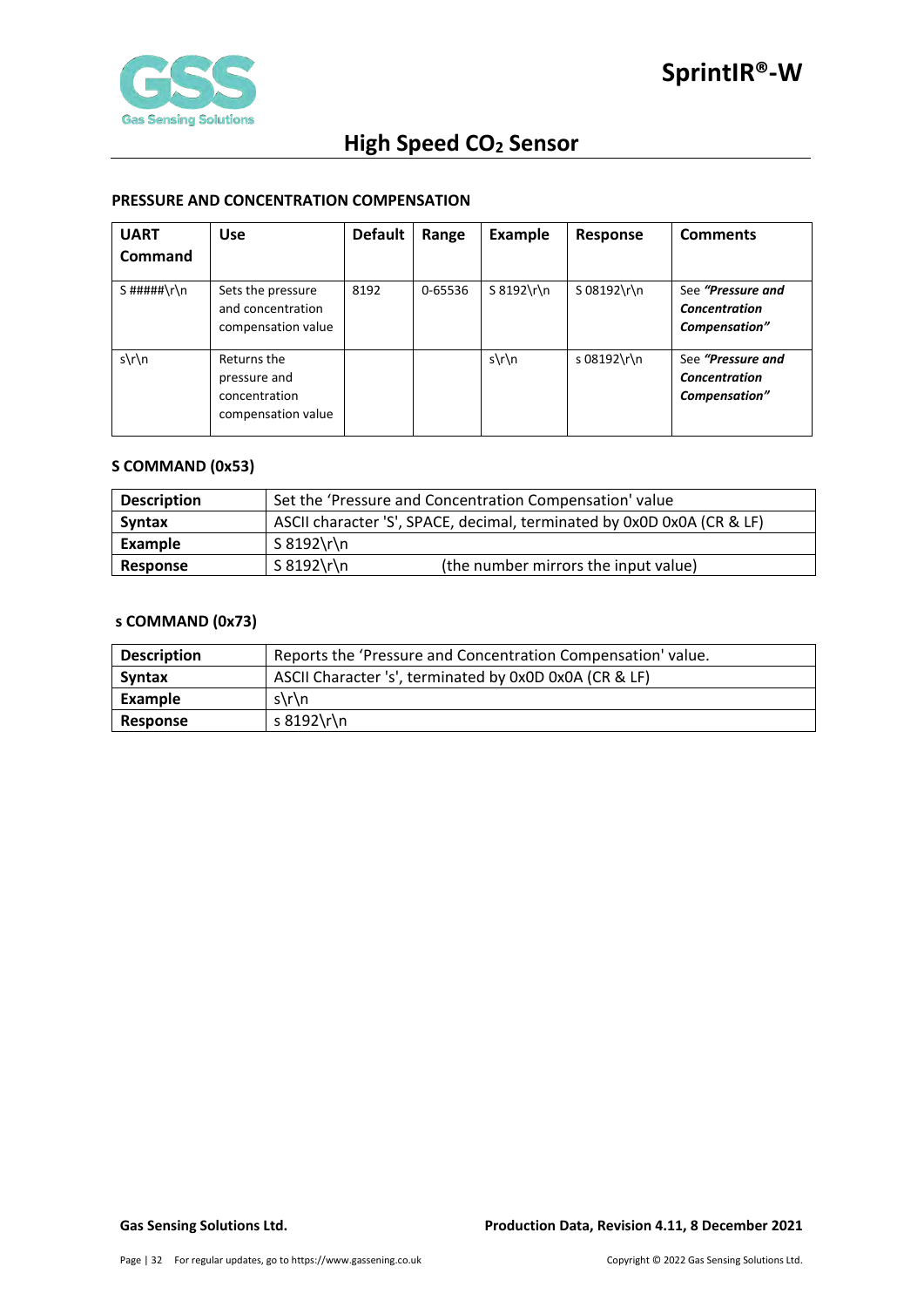

#### <span id="page-32-0"></span>**MEASUREMENT DATA OUTPUTS**

The sensor can send multiple fields of data as a single string. Up to five data fields can be transmitted, programmable by the user. The number of fields and the type of data to be transmitted is defined by the "Mask Value" setting.

The output data format is as follows. Each field is identified by the Data Field Identifier character, followed by a space, followed by the five-digit number indicating the value of the parameter.

| <b>Data Parameter</b>             | Data Field        | <b>Mask</b>    | <b>Description</b>                          |
|-----------------------------------|-------------------|----------------|---------------------------------------------|
|                                   | <b>Identifier</b> | Value          |                                             |
| Humidity                          | н                 | 4096           | Humidity value of the environment around    |
|                                   |                   |                | the sensor                                  |
| D digitally filtered              | d                 | 2048           | Reports a value related to the normalized   |
|                                   |                   |                | LED signal strength (smoothed)              |
| D unfiltered                      | D                 | 1024           | Reports a value related to the normalized   |
|                                   |                   |                | LED signal strength                         |
| Zero Set Point                    | h                 | 256            | Reports a value related to the normalized   |
|                                   |                   |                | LED signal strength                         |
| Sensor Temperature                | $\vee$            | 128            | Reports a value that varies inversely with  |
| (unfiltered)                      |                   |                | the sensor temperature.                     |
| Temperature                       | T                 | 64             | Reports a true temperature value of the     |
|                                   |                   |                | environment around the sensor               |
| LED Signal (digitally             | $\Omega$          | 32             | Reports a value that gives an indication of |
| filtered)                         |                   |                | the LED signal strength (smoothed)          |
| LED Signal (unfiltered)           | O                 | 16             | Reports a value that gives an indication of |
|                                   |                   |                | the LED signal strength.                    |
| Sensor Temperature                | v                 | 8              | Reports a value that varies inversely with  |
| (filtered)                        |                   |                | the sensor temperature. (smoothed)          |
| CO <sub>2</sub> Output (Filtered) | Z                 | 4              | Filtered CO <sub>2</sub> reading            |
| $CO2$ Output                      | z                 | $\overline{2}$ | Raw CO <sub>2</sub> reading, unfiltered     |
| (Unfiltered)                      |                   |                |                                             |

| <b>UART</b><br>Command | <b>Use</b>                                                                                          | <b>Default</b> | Range | Example                | Response    | <b>Comments</b>                                                         |
|------------------------|-----------------------------------------------------------------------------------------------------|----------------|-------|------------------------|-------------|-------------------------------------------------------------------------|
| M #####\r\n            | Sets the number of<br>measurement data<br>types output by<br>the sensor. #####<br>is the mask value | M 00006\r\n    |       | See "Output<br>Fields" | M #####\r\n | Sets the number of<br>measurement data<br>types output by<br>the sensor |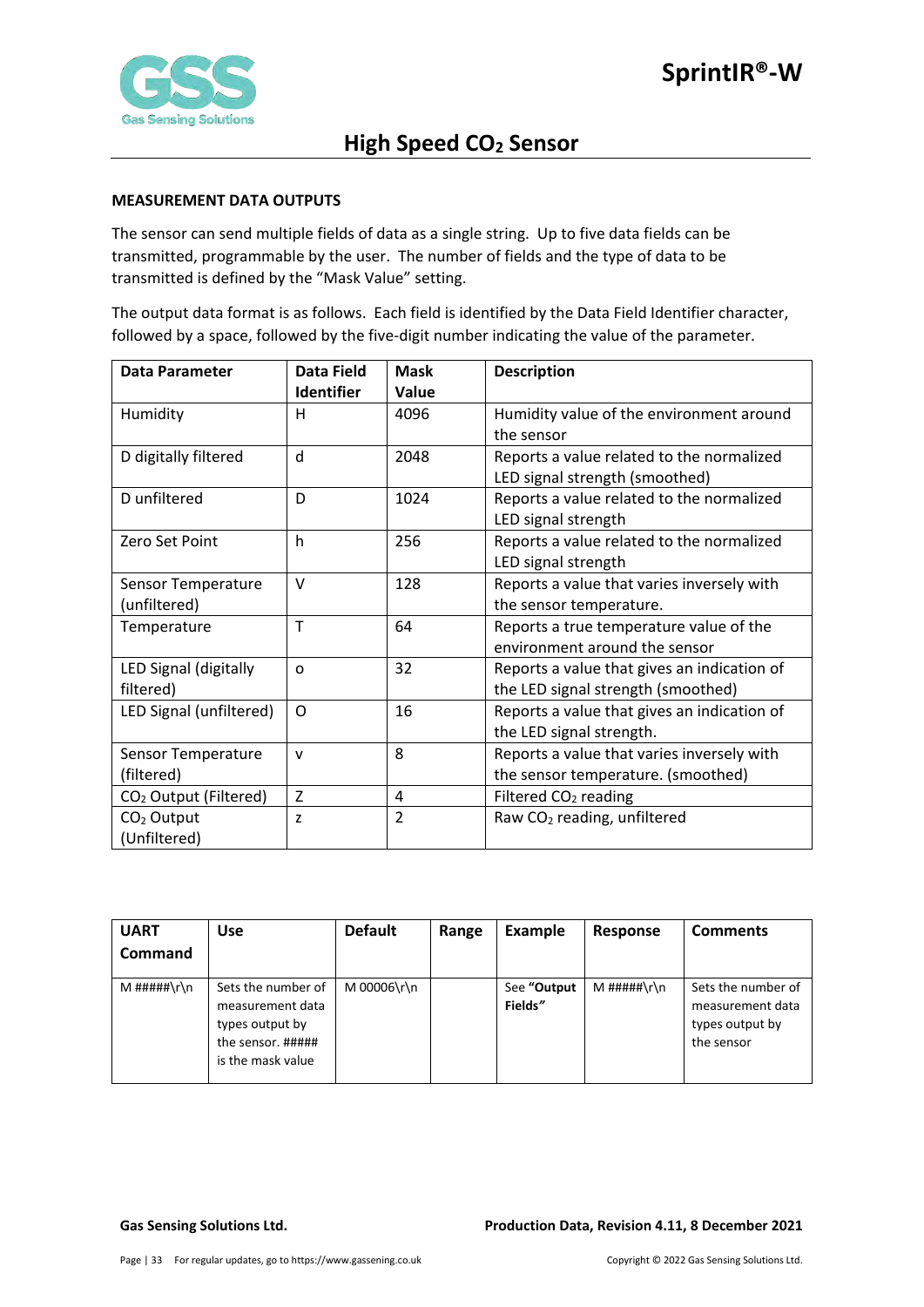

The required mask value is the sum of the 'Mask Value' for each field required. To output filtered and unfiltered  $CO<sub>2</sub>$  data, set M=6.

To output the temperature, humidity and  $CO<sub>2</sub>$  measurements, set M = 4164 (send M 4164\r\n).

The output string will be: H 12345 T 12345 Z 00010\r\n

#### <span id="page-33-0"></span>**M COMMAND**

| <b>Description</b> | Sets the type and number of data outputs                                  |  |  |  |
|--------------------|---------------------------------------------------------------------------|--|--|--|
| <b>Syntax</b>      | ASCII character 'M', SPACE, up to 5 digit number, terminated by 0x0D 0x0A |  |  |  |
|                    | (CR & E)                                                                  |  |  |  |
| Example            | $M_6\$                                                                    |  |  |  |
| Response           | M 00006\r\n                                                               |  |  |  |

#### <span id="page-33-1"></span>**Q COMMAND**

| <b>Description</b> | Reports the latest output data fields defined by 'M'   |
|--------------------|--------------------------------------------------------|
| <b>Syntax</b>      | ASCII character 'Q', terminated by 0x0D 0x0A (CR & LF) |
| Example            | $Q\Gamma$                                              |
| Response           | H 12345 T 12345 Z 00010\r\n                            |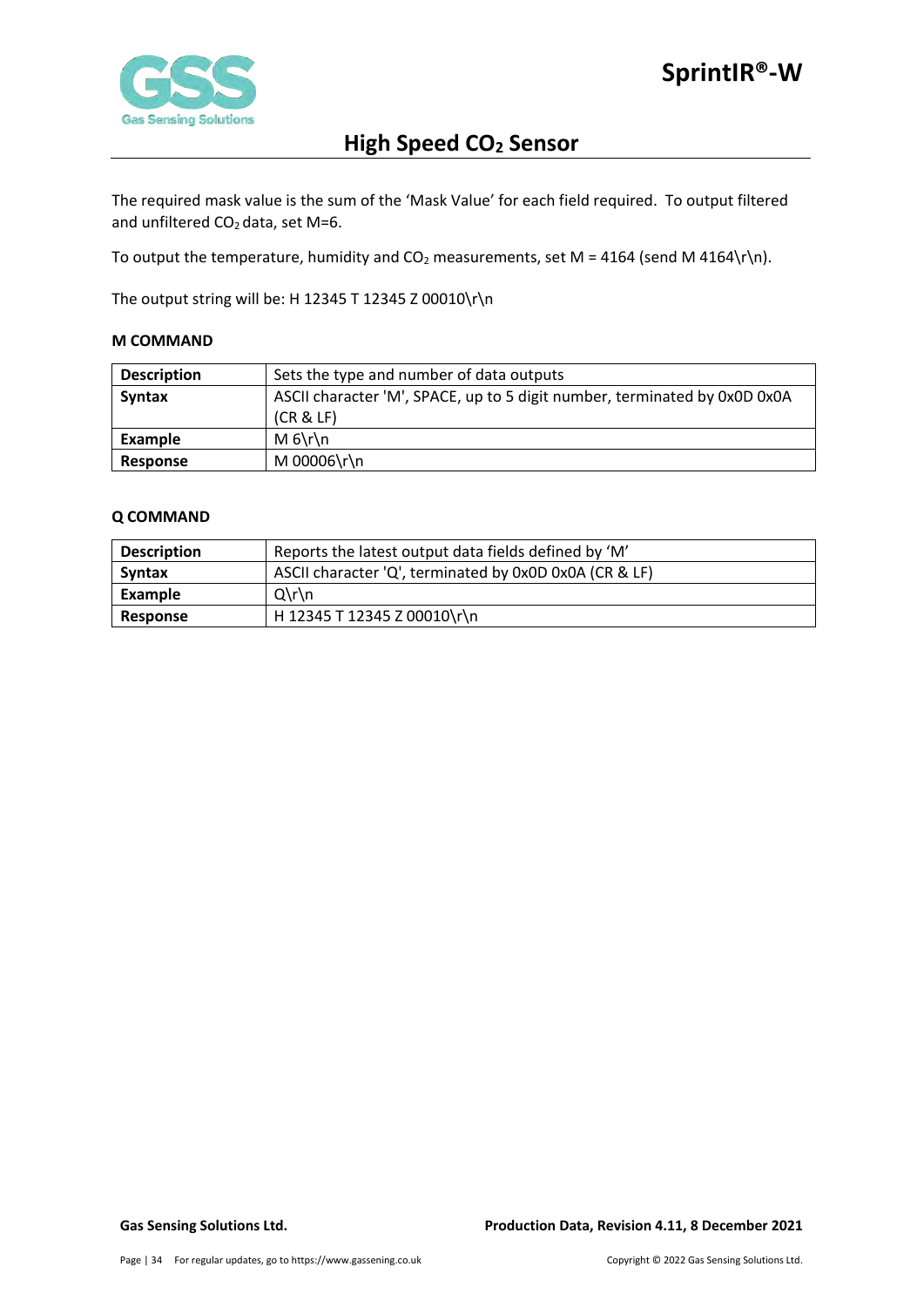#### <span id="page-34-0"></span>**SERIAL NUMBER AND FIRMWARE VERSION**

| <b>UART</b><br><b>Command</b> | <b>Use</b>                                                   | <b>Default</b> | Range | Example | Response             | <b>Comments</b> |
|-------------------------------|--------------------------------------------------------------|----------------|-------|---------|----------------------|-----------------|
| Y\r\n                         | Return<br>firmware<br>version and<br>sensor serial<br>number |                |       | Y\r\n   | Returns two<br>lines |                 |

#### <span id="page-34-1"></span>**Y COMMAND (0x59)**

| <b>Description</b> | The present version string for the firmware and serial number of the sensor. |  |  |  |  |  |  |
|--------------------|------------------------------------------------------------------------------|--|--|--|--|--|--|
| <b>Syntax</b>      | ASCII character 'Y', terminated by 0x0d 0x0a (CR & LF)                       |  |  |  |  |  |  |
| <b>Example</b>     | $Y\r\ln$                                                                     |  |  |  |  |  |  |
| <b>Response</b>    | Y, Aug 25 2021, 14: 19: 56, LP 15132                                         |  |  |  |  |  |  |
|                    | B 528148 00000                                                               |  |  |  |  |  |  |
|                    |                                                                              |  |  |  |  |  |  |
|                    | Where;                                                                       |  |  |  |  |  |  |
|                    |                                                                              |  |  |  |  |  |  |
|                    | Aug 25 2021,14:19:56 is the firmware compile date and time                   |  |  |  |  |  |  |
|                    | LP15132 is the firmware revision                                             |  |  |  |  |  |  |
|                    | 528148 is the sensor ID                                                      |  |  |  |  |  |  |

N.B. This command returns two lines split by a carriage return line feed and terminated by a carriage return line feed. This command requires that the sensor has been stopped (see 'K' command).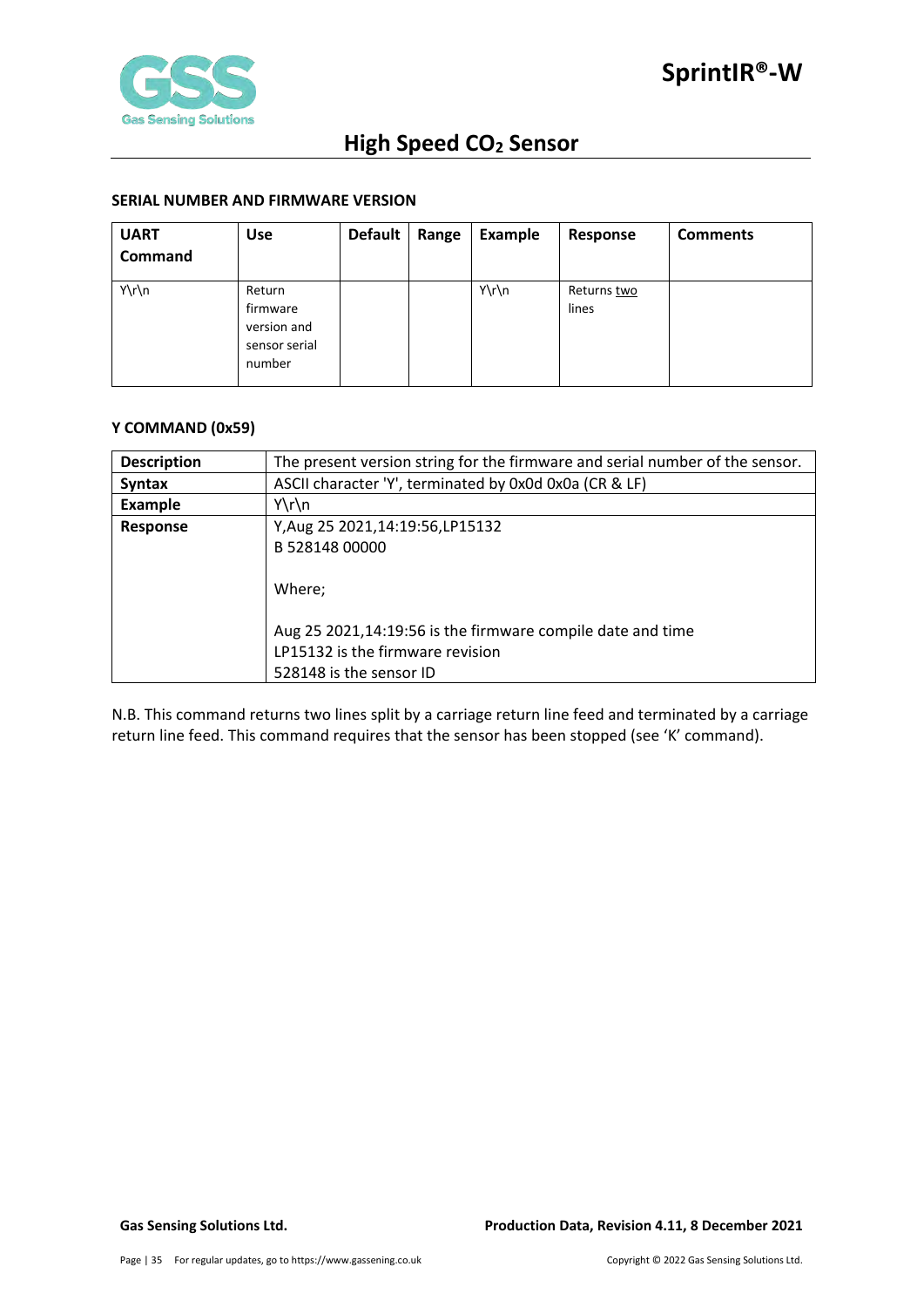

#### <span id="page-35-0"></span>**CONNECTION DIAGRAM FOR UART INTERFACE**

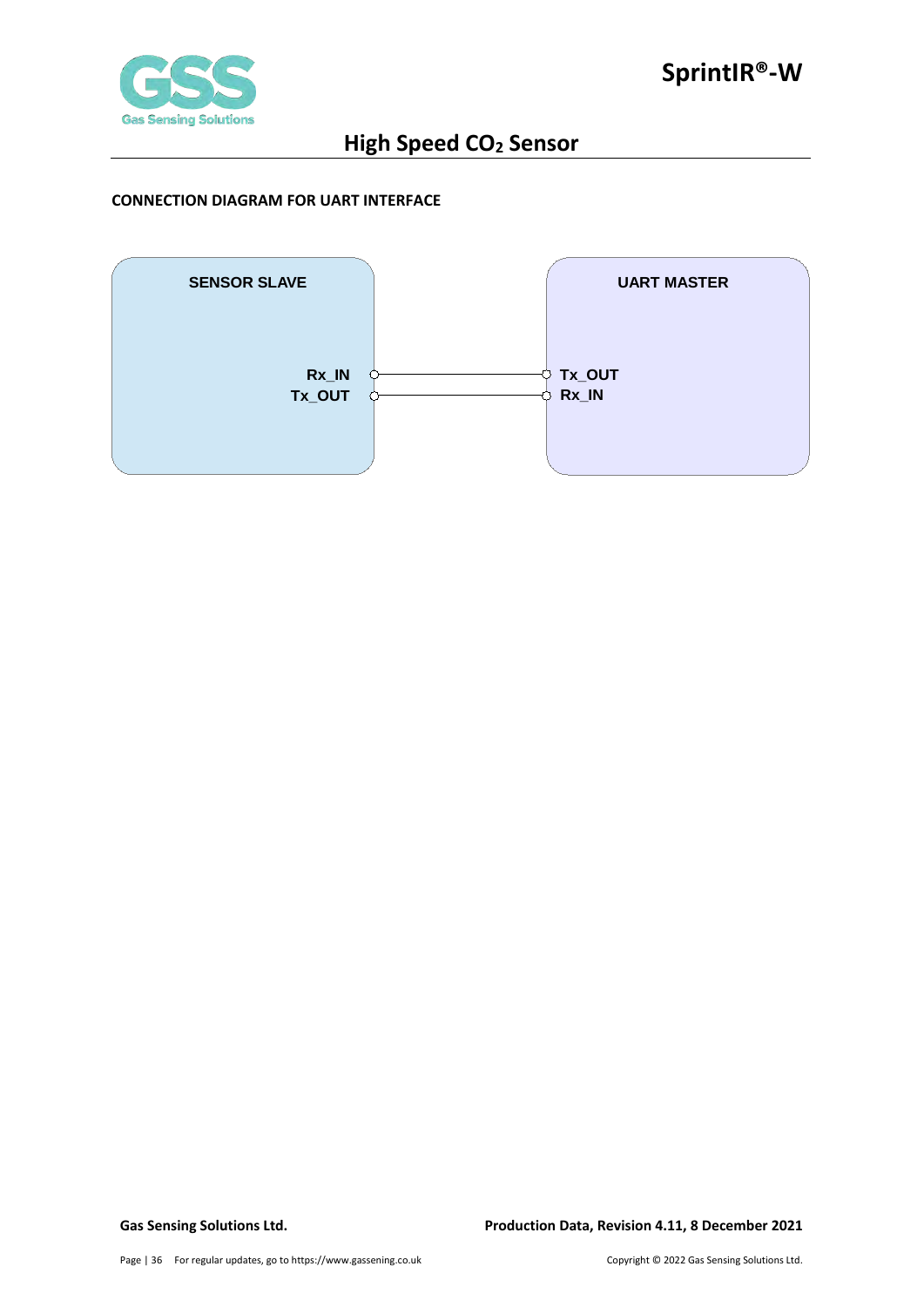

#### <span id="page-36-0"></span>**IMPORTANT NOTICE**

Gas Sensing Solutions Ltd. (GSS) products and services are sold subject to GSS's terms and conditions of sale, delivery and payment supplied at the time of order acknowledgement. GSS warrants performance of its products to the specifications in effect at the date of shipment. GSS reserves the right to make changes to its products and specifications or to discontinue any product or service without notice.

Customers should therefore obtain the latest version of relevant information from GSS to verify that the information is current. Testing and other quality control techniques are utilised to the extent GSS deems necessary to support its warranty. Specific testing of all parameters of each device is not necessarily performed unless required by law or regulation. In order to minimise risks associated with customer applications, the customer must use adequate design and operating safeguards to minimise inherent or procedural hazards. GSS is not liable for applications assistance or customer product design. The customer is solely responsible for its selection and use of GSS products. GSS is not liable for such selection or use nor for use of any circuitry other than circuitry entirely embodied in a GSS product.

GSS products are not intended for use in life support systems, appliances, nuclear systems or systems where malfunction can reasonably be expected to result in personal injury, death or severe property or environmental damage. Any use of products by the customer for such purposes is at the customer's own risk.

GSS does not grant any licence (express or implied) under any patent right, copyright, mask work right or other intellectual property right of GSS covering or relating to any combination, machine, or process in which its products or services might be or are used. Any provision or publication of any third party's products or services does not constitute GSS's approval, licence, warranty or endorsement thereof. Any third-party trademarks contained in this document belong to the respective third-party owner.

Reproduction of information from GSS datasheets is permissible only if reproduction is without alteration and is accompanied by all associated copyright, proprietary and other notices (including this notice) and conditions. GSS is not liable for any unauthorised alteration of such information or for any reliance placed thereon.

Any representations made, warranties given, and/or liabilities accepted by any person which differ from those contained in this datasheet or in GSS's standard terms and conditions of sale, delivery and payment are made, given and/or accepted at that person's own risk. GSS is not liable for any such representations, warranties or liabilities or for any reliance placed thereon by any person.

#### <span id="page-36-1"></span>**ADDRESS**

Gas Sensing Solutions Ltd. Grayshill Road Cumbernauld G68 9HQ United Kingdom